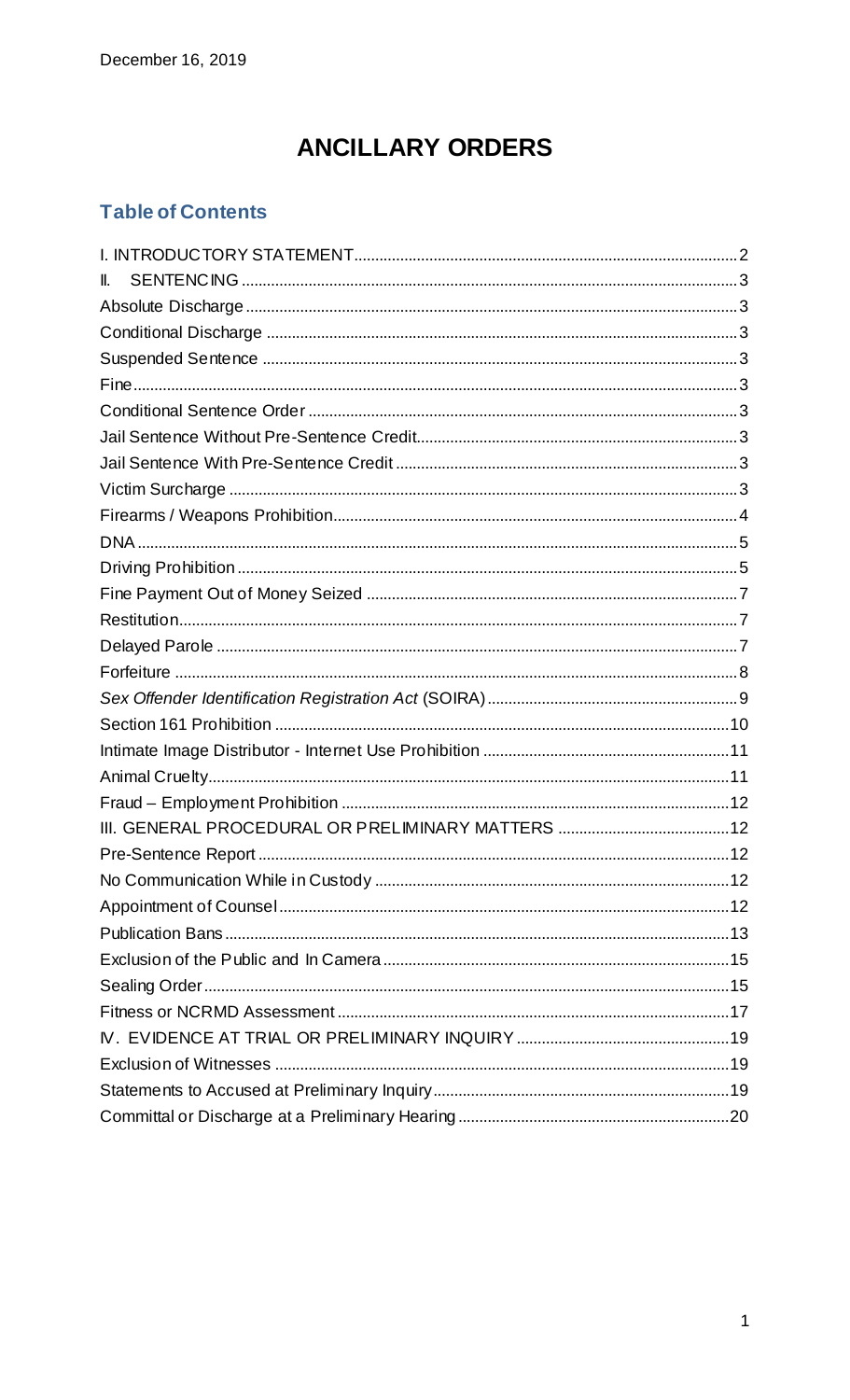## <span id="page-1-0"></span>**I. INTRODUCTORY STATEMENT**

This picklist is a revision of one produced in 2017. Developed through a process of wide collaboration within the B.C. justice system, it reflects recent amendments to the *Criminal Code* as well as feedback from judges and any appellate rulings on the wording of conditions in the original version. However, the headings and numbering scheme will be familiar to users of the previous version as they have not changed.

While notes containing references to legal requirements have been added to this picklist for convenience, they do not bind judges and judicial justices who always have discretion in deciding how the law should be applied. They may or may not choose to use the picklist wording.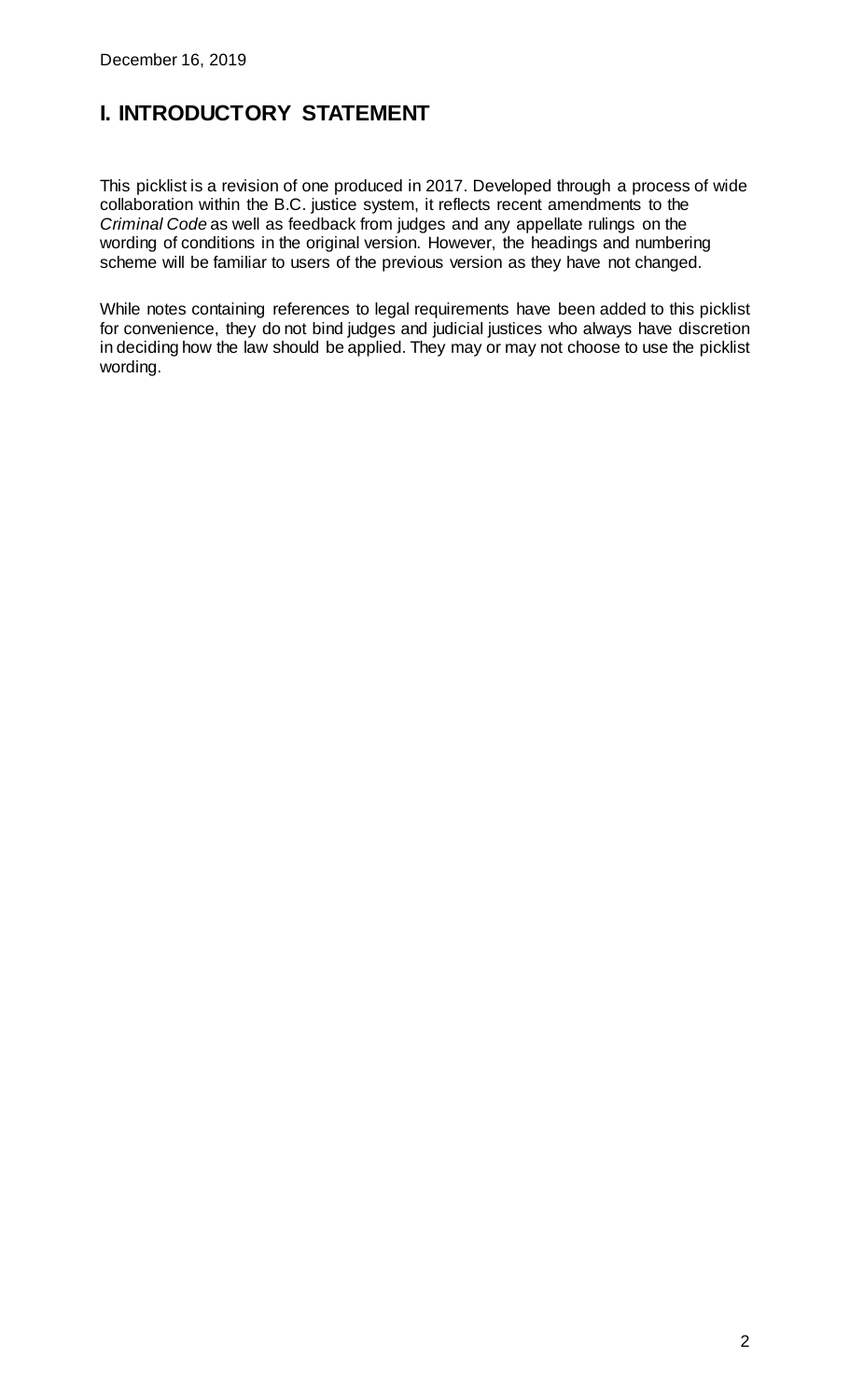### <span id="page-2-0"></span>**II. SENTENCING**

### <span id="page-2-1"></span>**Absolute Discharge**

On Information \_\_\_ and Count \_\_\_, I am granting you an absolute discharge.

## <span id="page-2-2"></span>**Conditional Discharge**

On Information \_\_\_\_ and Count \_\_\_, I am granting you a conditional discharge, and I am placing you on probation for \_\_ months.

### <span id="page-2-3"></span>**Suspended Sentence**

On Information \_\_\_\_\_ and Count \_\_\_\_, I am suspending the passing of sentence and placing you on probation for \_\_\_\_ months.

### <span id="page-2-4"></span>**Fine[1](#page-4-2)**

I am sentencing you on Information \_\_\_\_ and Count \_\_\_\_ to a fine of \$\_\_\_. It must be paid today (or other date). If you require further time to pay the fine, you must apply in writing to ask the Court for an extension.

## <span id="page-2-5"></span>**Conditional Sentence Order**

I am sentencing you on Information \_\_\_\_ and Count \_\_\_to \_\_ (days or months) of imprisonment to be served in the community in the form of a conditional sentence with the following conditions:

## <span id="page-2-6"></span>**Jail Sentence Without Pre-Sentence Credit**

I am sentencing you on Information and Count to days of imprisonment on Count \_\_\_. (If multiple counts indicate whether it is consecutive or concurrent to other sentences)

### <span id="page-2-7"></span>**Jail Sentence With Pre-Sentence Credit**

| <b>Pre-Sentence Custody<sup>2</sup></b><br>s.719(3.3)           | 1. The term of imprisonment I would have imposed before<br>granting any credit is ___ days. |
|-----------------------------------------------------------------|---------------------------------------------------------------------------------------------|
| s. 719(3.3) requires all of this to be<br>stated on the record. | 2. The actual time spent in custody is ____ days.                                           |
|                                                                 | 3. I am granting you credit at a rate of ____.                                              |
|                                                                 | 4. The total credit I am granting ___ days.                                                 |
|                                                                 | 5. The sentence imposed is $\frac{3}{2}$ .                                                  |

### <span id="page-2-8"></span>**Victim Surcharge**

| <b>Criminal Code Offences Committed on or after June 21, 2019</b> |                                                                                                                                       |  |
|-------------------------------------------------------------------|---------------------------------------------------------------------------------------------------------------------------------------|--|
| <b>Victim Surcharge</b>                                           | You must pay a victim surcharge in the amount of $\frac{1}{2}$ to the                                                                 |  |
| s.737(1)                                                          | Clerk of the Court. It must be paid: 4                                                                                                |  |
| s. 737(2)(a) 30% of any fine                                      | a. within 60 days (no fine or jail imposed);                                                                                          |  |
| imposed, or                                                       | b. the same due date as fine (if a fine is imposed); or                                                                               |  |
| s.737 $(2)(b)$ If no fine is<br>imposed:                          | c. within 60 days of expiry of warrant of committal or two                                                                            |  |
| • \$100 for each summary<br>offence;                              | years, whichever is sooner (continuous jail is imposed); $5$                                                                          |  |
| • \$200 for each indictable<br>offence.                           | d. with the consent of the Crown, having heard your<br>application for an extension for time to pay, it must be paid<br>by $[date].6$ |  |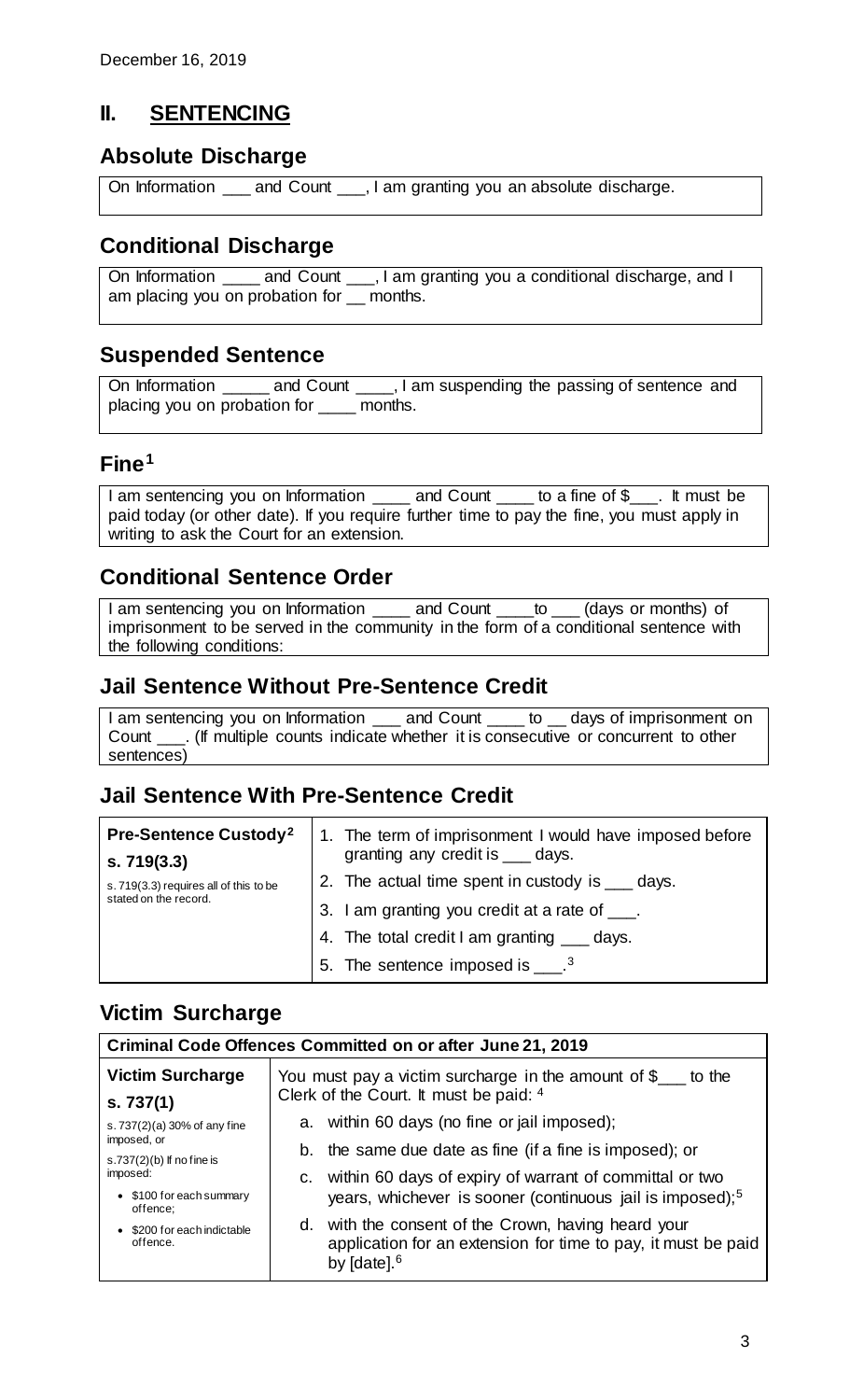| s. 737(3) The Court can order<br>a surcharge above the<br>specified amount.                                                                                                                                                                    | If you require further time to pay the surcharge, you must apply in<br>writing to ask the Court for an extension.                                                                                                                                                                                                                                                                                                                                                                                                                                                                                                                                                                                                  |  |
|------------------------------------------------------------------------------------------------------------------------------------------------------------------------------------------------------------------------------------------------|--------------------------------------------------------------------------------------------------------------------------------------------------------------------------------------------------------------------------------------------------------------------------------------------------------------------------------------------------------------------------------------------------------------------------------------------------------------------------------------------------------------------------------------------------------------------------------------------------------------------------------------------------------------------------------------------------------------------|--|
| <b>Surcharge</b><br><b>Exemption for</b><br>Undue Hardship <sup>7</sup><br><b>Reasons Required</b><br>Upon application by the<br>offender or the Court's motion.<br>Imprisonment alone does not<br>constitute undue hardship per<br>s.738(2.3) | Pursuant to section 737(2.1) of the <i>Criminal Code</i> , I am satisfied:<br>because of your precarious financial circumstances (the<br>a.<br>result of unemployment, homelessness, lack of assets, or<br>significant financial obligations towards dependents) the<br>surcharge would cause an undue hardship to you; or<br>the surcharge is disproportionate to the gravity of the<br>b.<br>offence or the degree of your responsibility;<br>I order you to pay:<br>a. No surcharge(s).<br>b. Reduced surcharge(s) in the amount of $\mathcal{S}_{\text{max}}$ .<br>c. Surcharges in the amount of $\frac{1}{2}$ but only on the following<br>Counts ____. There are nor surcharges on the remaining<br>counts. |  |
| <b>Fine or Surcharge</b><br><b>Paid Out of Money</b><br>Seized s. 734(6)                                                                                                                                                                       | Under section 734(6) of the Criminal Code, I am satisfied that<br>you are the owner of the money found in your possession when<br>you were arrested, and I order that the victim surcharge be paid<br>out of that money.                                                                                                                                                                                                                                                                                                                                                                                                                                                                                           |  |

# <span id="page-3-0"></span>**Firearms / Weapons Prohibition**

| <b>Mandatory Weapons</b><br><b>Prohibition</b>                                                                                                                                                                                                                                                                                                            | Pursuant to section 109 of the Criminal Code, you are<br>prohibited from possessing:                                                                                                                                                                                                                                                                                                                                                  |  |
|-----------------------------------------------------------------------------------------------------------------------------------------------------------------------------------------------------------------------------------------------------------------------------------------------------------------------------------------------------------|---------------------------------------------------------------------------------------------------------------------------------------------------------------------------------------------------------------------------------------------------------------------------------------------------------------------------------------------------------------------------------------------------------------------------------------|--|
| s. $109 - 1$ <sup>st</sup> Offence<br>indictable, max 10 yrs or more and<br>violence used, threatened or<br>attempted<br>indictable, violence used,<br>threatened or attempted intimate<br>partner/child/co-resident<br>enumerated firearms offences<br>enumerated drug offences<br>enumerated w eapons offences<br>w hile subject to prohibition already | a. any firearm, other than a prohibited firearm or<br>restricted firearm, and any cross-bow, restricted<br>weapon, ammunition and explosive substance for a<br>period of (1 <sup>st</sup> offence: min 10) years <sup>8</sup> from today (or<br>following your release from prison), and<br>b. any prohibited firearm or restricted firearm,<br>prohibited weapon, prohibited device and prohibited<br>ammunition for life.           |  |
| <b>Mandatory Weapons</b><br><b>Prohibition</b><br>s. $109 - 2nd$ Offence<br>2 <sup>nd</sup> or subsequent of fence with s. 727<br>Notice Life <sup>9</sup>                                                                                                                                                                                                | Pursuant to section 109(3) of the Criminal Code, you are<br>prohibited from possessing any firearm, cross-bow,<br>restricted or prohibited weapon, prohibited device,<br>ammunition, and explosive substance for life.                                                                                                                                                                                                                |  |
| <b>Discretionary Weapons</b><br>Prohibition <sup>10</sup><br>s. 110<br>The maximum is life for offences<br>against an intimate partner or partner's<br>child or co-resident otherwise maximum<br>is 10 years.<br>Reasons required if not ordered                                                                                                          | Pursuant to section 110 of the Criminal Code, you are<br>prohibited from possessing any firearm, cross-bow,<br>restricted or prohibited weapon, prohibited device,<br>ammunition, or explosive substance for same years from<br>today (or following your release from prison).                                                                                                                                                        |  |
| <b>Surrender Firearm</b><br>s. 114                                                                                                                                                                                                                                                                                                                        | Pursuant to section 114 of the Criminal Code, you must<br>immediately <sup>11</sup> (by 3:00 PM today; or any other reasonable<br>period) go to the same police station and present a copy of<br>this order for the purpose of accompanying a police officer<br>to the place of all firearms, cross-bows, restricted or<br>prohibited weapons, prohibited devices, ammunition or<br>explosive substances, possessed by you or through |  |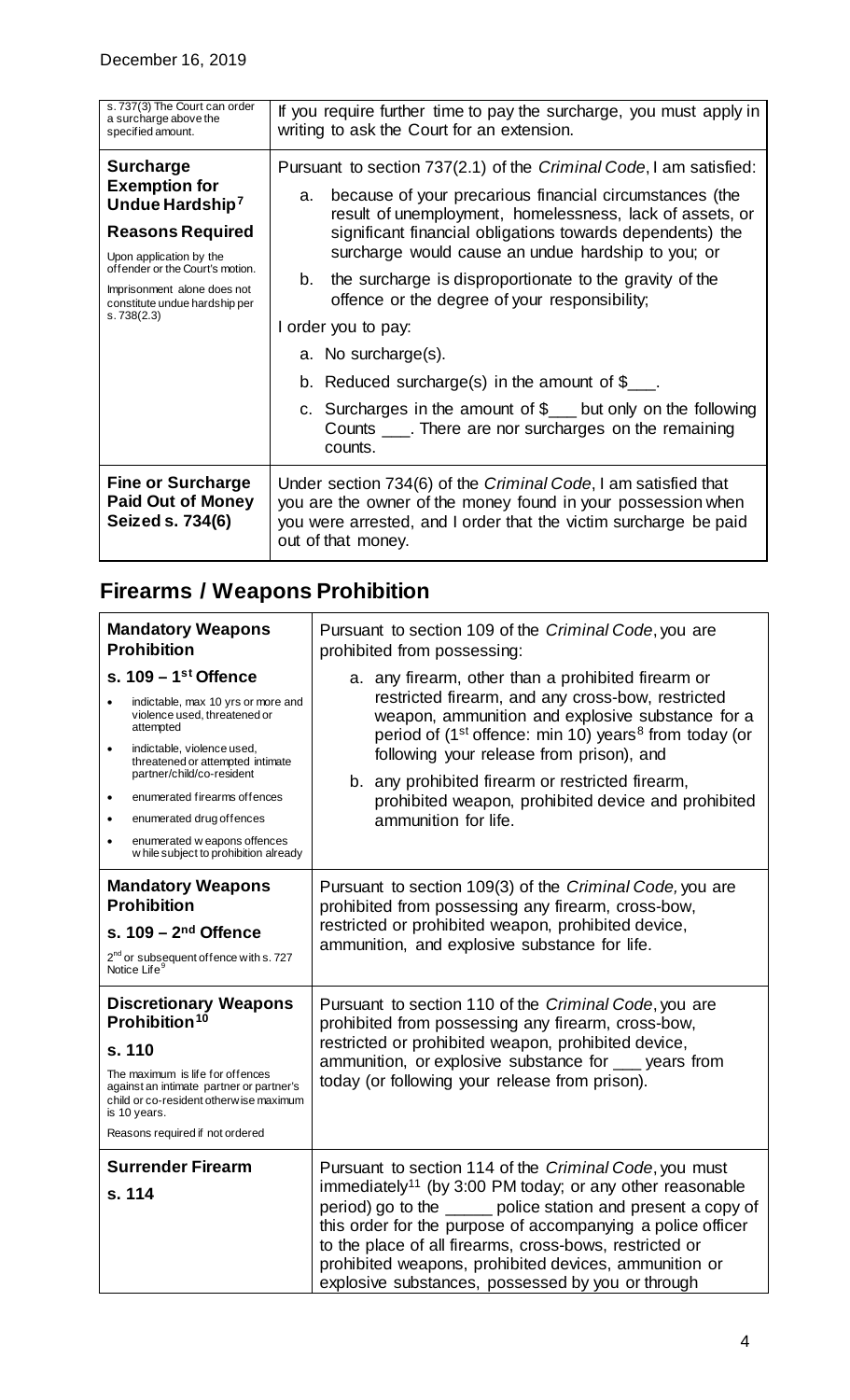|                                                                             | another person, and to the location of any related<br>authorizations, licenses or registration certificates, and<br>surrender all such items to that police officer.                                                                                                                                                                                                                                                                                                                 |
|-----------------------------------------------------------------------------|--------------------------------------------------------------------------------------------------------------------------------------------------------------------------------------------------------------------------------------------------------------------------------------------------------------------------------------------------------------------------------------------------------------------------------------------------------------------------------------|
| <b>Transfer Firearms</b>                                                    | Within 90 days of the entry of this order, the firearms,<br>cross-bows, restricted weapons, and/or ammunition may be<br>collected by an individual or business who/which possesses<br>the necessary licences, authorizations and registration<br>certificates and who are not otherwise prohibited from<br>possessing the items and to whom you have transferred<br>legal ownership of the firearms, cross-bows, restricted<br>weapons, and ammunition to individuals or businesses. |
|                                                                             | If no one, including any legal transferees of the items, takes<br>possession of the items within 90 days of the entry of this<br>order, the items are forfeited to Her Majesty.                                                                                                                                                                                                                                                                                                      |
| <b>Sustenance Or</b><br><b>Employment Exemption</b><br>s. 113 <sup>12</sup> | I authorize the Chief Firearms Officer or the Registrar of<br>Firearms to issue an authorization, a licence or a<br>registration certificate to [Name of the Offender] for<br>(sustenance or employment) purposes with the following<br>terms and conditions:                                                                                                                                                                                                                        |
|                                                                             | a. the firearm or ammunition may only be possessed<br>on the way to and from and in the course of a legal<br>hunt;                                                                                                                                                                                                                                                                                                                                                                   |
|                                                                             | b. the firearm or ammunition may only be possessed<br>on the way to and from and in the course of your<br>employment;                                                                                                                                                                                                                                                                                                                                                                |
|                                                                             | c. you must not possess the firearm or ammunition if<br>you are intoxicated.                                                                                                                                                                                                                                                                                                                                                                                                         |

## <span id="page-4-2"></span><span id="page-4-0"></span>**DNA**

<span id="page-4-4"></span><span id="page-4-3"></span>

| DNA Order <sup>13</sup><br>s. 487.051 <sup>14</sup><br>Primary: Mandatory <sup>15</sup> and<br>does not require an | <b>Primary:</b> Count ______ on Information __________ is a<br>primary designated offence. Pursuant to section 487.051(1)<br>of the Criminal Code, I authorize the taking of samples of<br>bodily substances from you.                                                                               |
|--------------------------------------------------------------------------------------------------------------------|------------------------------------------------------------------------------------------------------------------------------------------------------------------------------------------------------------------------------------------------------------------------------------------------------|
| application by the Crown.                                                                                          | <b>Secondary:</b> Count ______ on Information ___________ is a                                                                                                                                                                                                                                       |
| Secondary: Discretionary and<br>requires an application by the<br>Crown (reasons must be<br>given $16$ ).          | secondary designated offence. After considering the factors<br>set out in section 487.051(3) of the Criminal Code, I am<br>satisfied that it is (is not) in the best interest of the<br>administration of justice to authorize the taking of samples<br>of bodily substances from you. <sup>17</sup> |
|                                                                                                                    | <b>Non-Custody:</b> You must attend at the<br>police station in ________________, BC on ________________ at<br>$18$ and submit to the taking of the samples. This order<br>is valid until executed.                                                                                                  |
|                                                                                                                    | <b>Custody:</b> The samples will be taken from you while you are<br>in custody and you must submit to the taking of the<br>samples.                                                                                                                                                                  |

# <span id="page-4-6"></span><span id="page-4-5"></span><span id="page-4-1"></span>**Driving Prohibition**

<span id="page-4-8"></span><span id="page-4-7"></span>

| Pursuant to section 98 of the Motor Vehicle Act, you are<br><b>Motor Vehicle Act</b><br>s.98<br><b>Discretionary</b> | prohibited from driving any motor vehicle on any highway<br>or industrial road in the Province of British Columbia for |
|----------------------------------------------------------------------------------------------------------------------|------------------------------------------------------------------------------------------------------------------------|
|                                                                                                                      | . The prohibition:<br>1. takes effect immediately,                                                                     |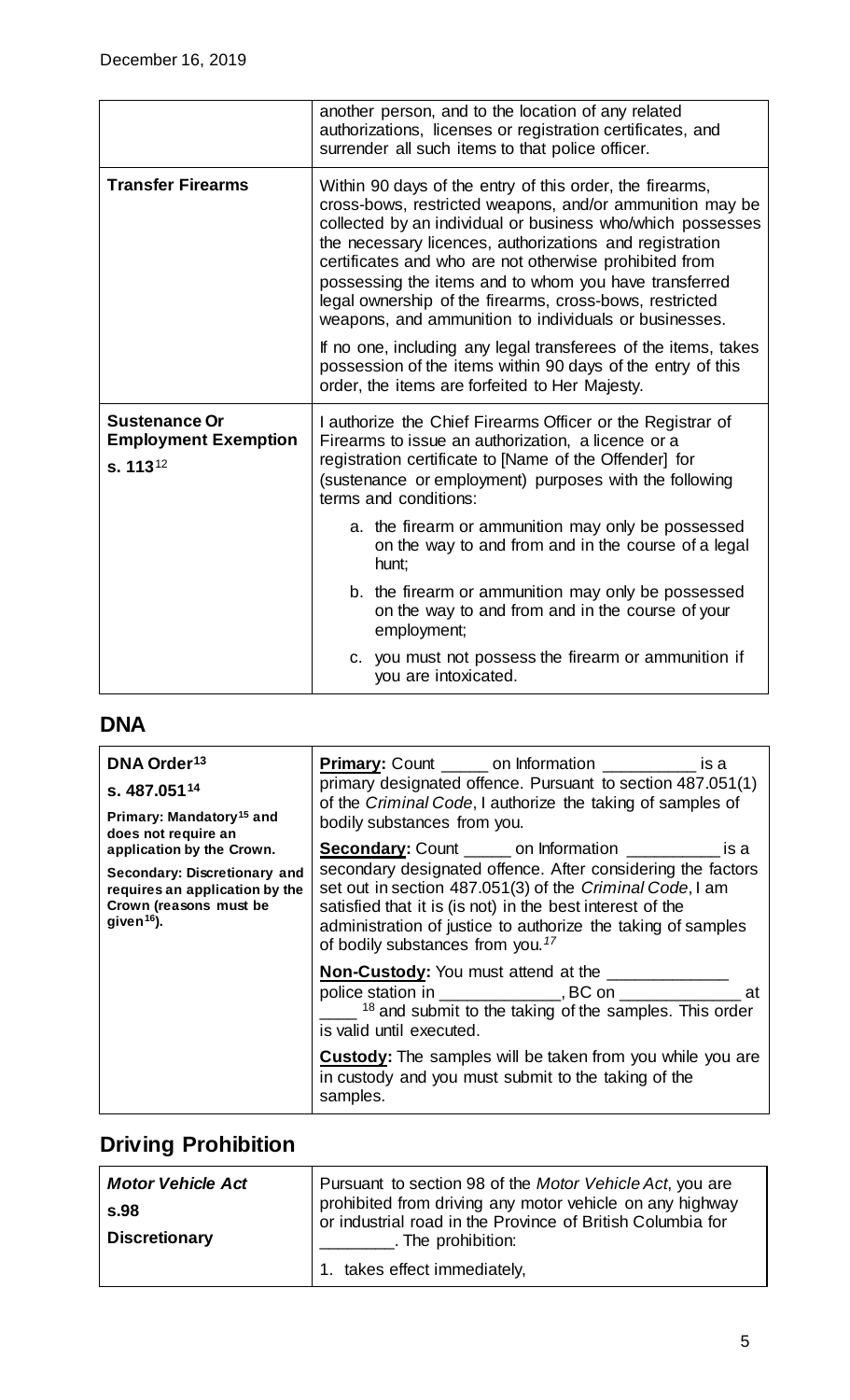<span id="page-5-19"></span><span id="page-5-18"></span><span id="page-5-17"></span><span id="page-5-16"></span><span id="page-5-15"></span><span id="page-5-14"></span><span id="page-5-13"></span><span id="page-5-12"></span><span id="page-5-11"></span><span id="page-5-10"></span><span id="page-5-9"></span><span id="page-5-8"></span><span id="page-5-7"></span><span id="page-5-6"></span><span id="page-5-5"></span><span id="page-5-4"></span><span id="page-5-3"></span><span id="page-5-2"></span><span id="page-5-1"></span><span id="page-5-0"></span>

|                                                                                                                               | 2. continues for the full day of each day of the prohibition,<br>and                                                                                                                                                                                        |
|-------------------------------------------------------------------------------------------------------------------------------|-------------------------------------------------------------------------------------------------------------------------------------------------------------------------------------------------------------------------------------------------------------|
|                                                                                                                               | 3. continues for consecutive days. <sup>19</sup>                                                                                                                                                                                                            |
|                                                                                                                               | <b>Criminal Code for Offences Committed on or before December 17, 2018</b>                                                                                                                                                                                  |
| <b>Impaired Driving or</b><br><b>Refusal Simpliciter</b><br>s. 259(1)                                                         | Pursuant to section 259 (1) of the Criminal Code, you are<br>prohibited from driving any motor vehicle on any street,<br>road, highway or other public place for a period of ____<br>(Plus period of imprisonment imposed on that count) <sup>20</sup> .    |
| <b>Mandatory</b>                                                                                                              | a. 1st offence: range 1-3 yrs. (plus period of<br>imprisonment).                                                                                                                                                                                            |
|                                                                                                                               | b. 2nd offence with s. 727 notice: range 2-5 yrs. (plus<br>period of imprisonment).                                                                                                                                                                         |
|                                                                                                                               | c. Subsequent offence with s. 727 notice: minimum 3<br>yrs. (plus period of imprisonment).                                                                                                                                                                  |
| <b>Other Criminal Driving</b><br><b>Offences Except Street</b><br>Racing<br>s. 259(2)                                         | Pursuant to section 259(2) of the Criminal Code, you are<br>prohibited from operating any motor vehicle on any street,<br>road, highway or other public place in Canada for a period<br>of ____. (Plus period of imprisonment imposed on that<br>count).    |
| <b>Discretionary</b>                                                                                                          | a. If sentenced to life: no min or max (plus period of<br>imprisonment).                                                                                                                                                                                    |
|                                                                                                                               | a1. If liable to life: no min or max (plus period of<br>imprisonment).                                                                                                                                                                                      |
|                                                                                                                               | b. If liable to 5 yrs. to less than life: max 10 yrs. (plus<br>period of imprisonment).                                                                                                                                                                     |
|                                                                                                                               | c. All others: max 3 yrs. (plus period of imprisonment).                                                                                                                                                                                                    |
|                                                                                                                               | Criminal Code for Offences Committed on or after December 18, 2018                                                                                                                                                                                          |
| <b>Impaired Driving or</b><br><b>Refusal Simpliciter</b><br>s. 320.24(1)<br><b>Mandatory</b>                                  | Pursuant to section 320.24(1) of the Criminal Code, you<br>are prohibited from operating any motor vehicle on any<br>street, road, highway or other public place in Canada for a<br>period of ____. (Plus period of imprisonment imposed on<br>that count.) |
| Prohibition can be consecutive<br>s.320.24(9) if the new offence is<br>committed w hile the offender is already<br>prohibited | a. 1st offence: 1-3 yrs. (plus period of imprisonment).<br>b. 2nd offence with s. 727 notice: 2-10 yrs. (plus period<br>of imprisonment).<br>c. Subsequent offence with s. 727 notice: minimum 3                                                            |
|                                                                                                                               | yrs. (plus period of imprisonment).                                                                                                                                                                                                                         |
| <b>Impaired Driving Low</b><br>BDC (THC 2ng>5ng)<br>320.24(3)<br><b>Discretionary</b>                                         | Pursuant to section 320.24(4) of the Criminal Code, you<br>are prohibited from operating any motor vehicle on any<br>street, road, highway or other public place in Canada for a<br>period of ___ (Plus period of imprisonment imposed on<br>that count).   |
|                                                                                                                               | a. Max 12 months (plus period of imprisonment).                                                                                                                                                                                                             |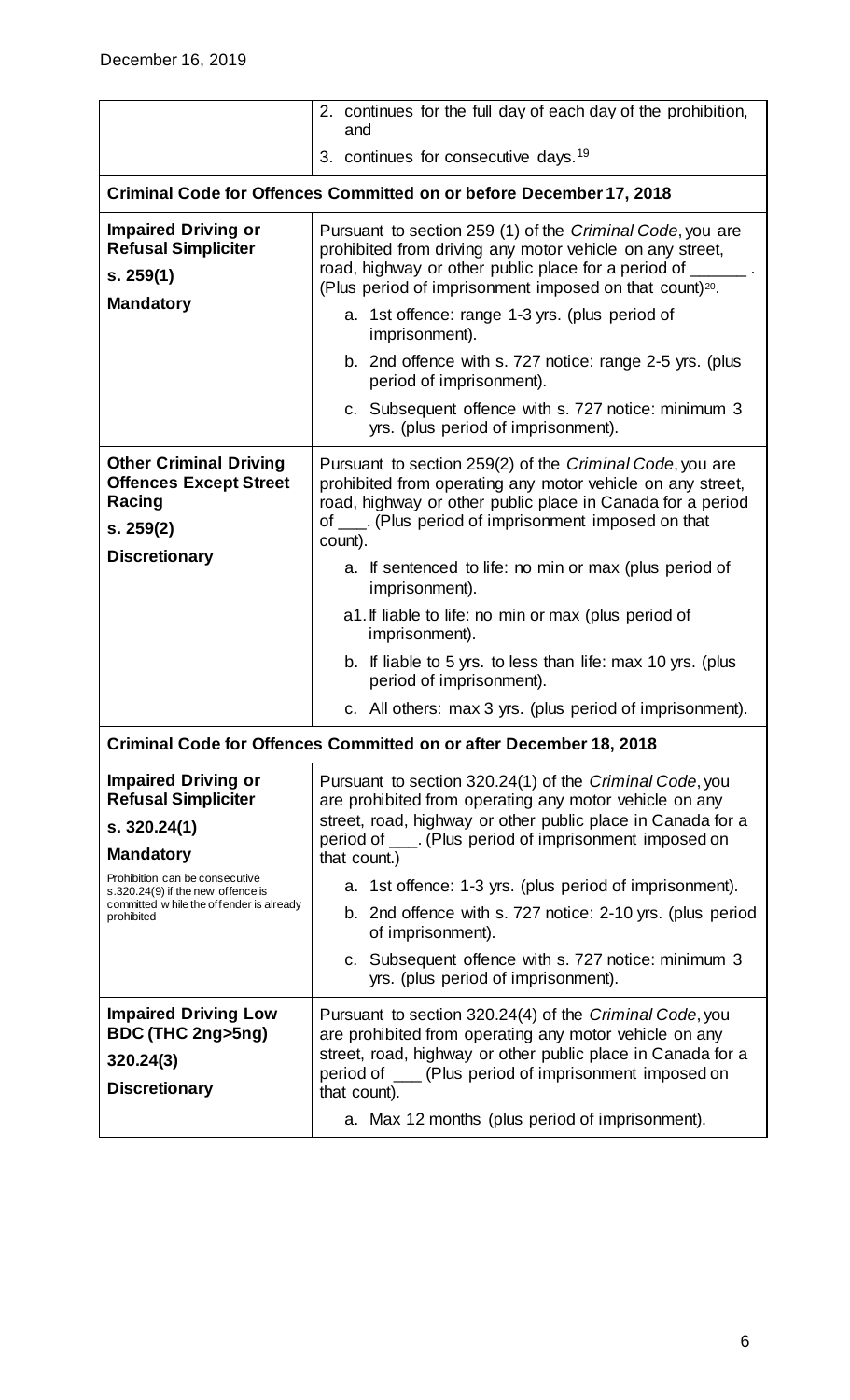#### **Other Criminal Driving Offences s. 320.24(5)**

#### **Discretionary**

<span id="page-6-5"></span><span id="page-6-4"></span><span id="page-6-3"></span>

| Offence                                                                       | Max                           |
|-------------------------------------------------------------------------------|-------------------------------|
| Indictable:<br><b>Impaired Driving</b><br>or Refusal                          | 10 years                      |
| Dangerous<br>Driving, Fail to<br>Stop, Flight from<br>Police, and             | Summary: 2 yr<br>less one day |
| Driving While<br><b>Disqualified</b>                                          | Indictable:10 yr              |
| Dangerous,<br>Impaired, Over<br>80, Refusal,<br>Failing to Stop:              | Summary: 2 yr<br>less one day |
| and Bodily harm                                                               | Indictable:14 yr              |
| Dangerous,<br>Impaired, Over<br>80, Refusal,<br>Failing to Stop:<br>and Death | life                          |

Pursuant to sections 320.24(1) of the *Criminal Code*, you are prohibited from operating any motor vehicle on any street, road, highway or other public place in Canada for a period of \_\_\_. (Plus period of imprisonment imposed on that count.

- a. If liable to life: no max (plus period of imprisonment).
- b. If liable to 5 years but less than life: 0-10 yrs. (plus period of imprisonment).
- c. All others: 0-3 yrs. (plus period of imprisonment).

## <span id="page-6-9"></span><span id="page-6-8"></span><span id="page-6-7"></span><span id="page-6-6"></span><span id="page-6-0"></span>**Fine Payment Out of Money Seized**

<span id="page-6-10"></span>

| <b>Fine Paid Out Of Money</b> | Pursuant to section 734(6) of the Criminal Code, I am       |
|-------------------------------|-------------------------------------------------------------|
| <b>Seized</b>                 | satisfied that you are the owner of the money found in your |
| s. 734(6)                     | possession when you were arrested, and I order that the     |
| <b>Discretionary</b>          | fine be paid out of that money.                             |

### <span id="page-6-13"></span><span id="page-6-12"></span><span id="page-6-11"></span><span id="page-6-1"></span>**Restitution**

<span id="page-6-15"></span><span id="page-6-14"></span>

| <b>Restitution-Stand Alone</b><br>s. 738<br><b>Discretionary</b><br>Must consider and if denied must give<br>reasons s. 737.1(5). | Pursuant to section 738 of the Criminal Code, I order that<br>you pay restitution in the amount of \$___ to the Clerk of<br>the Court for the benefit of _____ by [date] (or installments<br>according to the following payment schedule). <sup>21</sup> |
|-----------------------------------------------------------------------------------------------------------------------------------|----------------------------------------------------------------------------------------------------------------------------------------------------------------------------------------------------------------------------------------------------------|
| <b>Restitution Paid Out Of</b><br><b>Money Seized</b><br>s.741(2)<br><b>Discretionary</b>                                         | Pursuant to section 741(2) of the Criminal Code, I am<br>satisfied that you are the owner of the money found in your<br>possession when you were arrested, and I order that the<br>restitution pursuant to section 738 be paid out of that<br>money.     |

### <span id="page-6-21"></span><span id="page-6-20"></span><span id="page-6-19"></span><span id="page-6-18"></span><span id="page-6-17"></span><span id="page-6-16"></span><span id="page-6-2"></span>**Delayed Parole**

<span id="page-6-24"></span><span id="page-6-23"></span><span id="page-6-22"></span>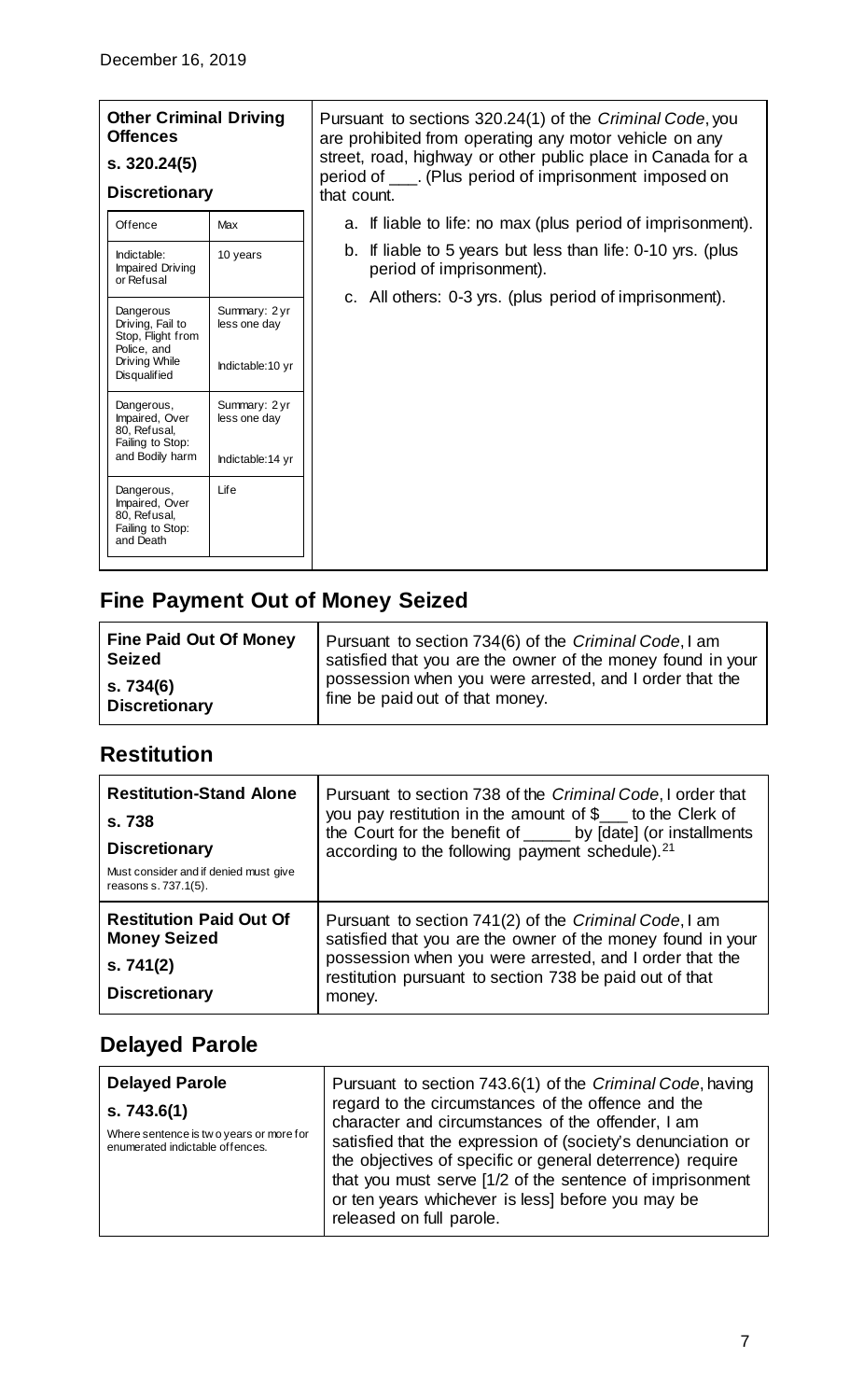## <span id="page-7-0"></span>**Forfeiture[22](#page-5-14)**

<span id="page-7-15"></span><span id="page-7-14"></span><span id="page-7-13"></span><span id="page-7-12"></span><span id="page-7-11"></span><span id="page-7-10"></span><span id="page-7-9"></span><span id="page-7-8"></span><span id="page-7-7"></span><span id="page-7-6"></span><span id="page-7-5"></span><span id="page-7-4"></span><span id="page-7-3"></span><span id="page-7-2"></span><span id="page-7-1"></span>

| <b>Further Detention of</b><br><b>Things Seized</b><br>s.490(9.1)<br><b>Discretionary</b>                                   | Pursuant to section 490(9.1) of the Criminal Code, I am<br>satisfied that the continued detention of the thing might<br>reasonably be required for a purpose mentioned in s.<br>490(1-4) of the Code and that that it is also in the interest<br>of justice to order its continued detention until                                                                              |
|-----------------------------------------------------------------------------------------------------------------------------|---------------------------------------------------------------------------------------------------------------------------------------------------------------------------------------------------------------------------------------------------------------------------------------------------------------------------------------------------------------------------------|
| <b>Unlawful To Possess Or</b><br>Owner Unknown s. 490(9)<br>Refer to section to determine if mandatory<br>or discretionary. | Pursuant to section 490(9) of the Criminal Code, I am<br>satisfied that it is unlawful to possess [list property] or that<br>the owner of the property is unknown and I order that the<br>property be forfeited to Her Majesty in right of (The<br>Province of BC or Canada), to be disposed or otherwise<br>dealt with at the direction of the Attorney General. <sup>23</sup> |
| <b>Offence Related Property</b><br>s. 490.1                                                                                 | Pursuant to section 490.1 of the Criminal Code, I am<br>satisfied:                                                                                                                                                                                                                                                                                                              |
| (1) Mandatory<br>(2) Discretionary                                                                                          | 1. on a balance of probabilities that the following<br>offence-related property: [list property is related to<br>the commission of the indictable offence which I<br>have [convicted or discharged you under section<br>730]; Or                                                                                                                                                |
|                                                                                                                             | 2. beyond a reasonable doubt that the following<br>property is offence-related property: [list property]<br>other than as described in (1), and                                                                                                                                                                                                                                 |
|                                                                                                                             | I order that it be forfeited to Her Majesty in right of:                                                                                                                                                                                                                                                                                                                        |
|                                                                                                                             | (In the case where the prosecution is conducted by<br>the province) the Province of BC to be disposed of<br>or otherwise dealt with by the Attorney General; Or                                                                                                                                                                                                                 |
|                                                                                                                             | (In any other case) Canada to be disposed of or<br>otherwise dealt with by the designated member of<br>the Queen's Privy Council for Canada.                                                                                                                                                                                                                                    |
| <b>Return or Forfeiture of</b><br><b>Property Obtained by</b><br><b>Crime</b><br>s. 491.1<br><b>Mandatory</b>               | Pursuant to section 491.1 of the Criminal Code, after the<br>trial of this offence, I am satisfied that an offence has<br>been committed and that the following property was<br>obtained by the commission of the offence: [list property].<br>The property is before the Court and is not required as<br>evidence in any other proceedings. I order:                           |
|                                                                                                                             | a. the property be returned to [name], the lawful<br>owner or person lawfully entitled to possession of<br>the property; Or                                                                                                                                                                                                                                                     |
|                                                                                                                             | b. that because the lawful owner or person lawfully<br>entitled to possession of the property is unknown,<br>that it be forfeited to Her Majesty to be disposed of<br>or otherwise dealt with at the direction of the<br>Attorney General.                                                                                                                                      |
| <b>Drug Offence Related</b><br><b>Property</b>                                                                              | Pursuant to section16 of the Controlled Drugs and<br>Substances Act, I am satisfied:                                                                                                                                                                                                                                                                                            |
| s. 16 CDSA                                                                                                                  | 1. on a balance of probabilities, that the following                                                                                                                                                                                                                                                                                                                            |
| (1) mandatory<br>(2) discretionary                                                                                          | non-chemical offence-related property: [list]<br>property] is related to the commission of a<br>designated substance offence of which I have<br>convicted/discharged you; Or                                                                                                                                                                                                    |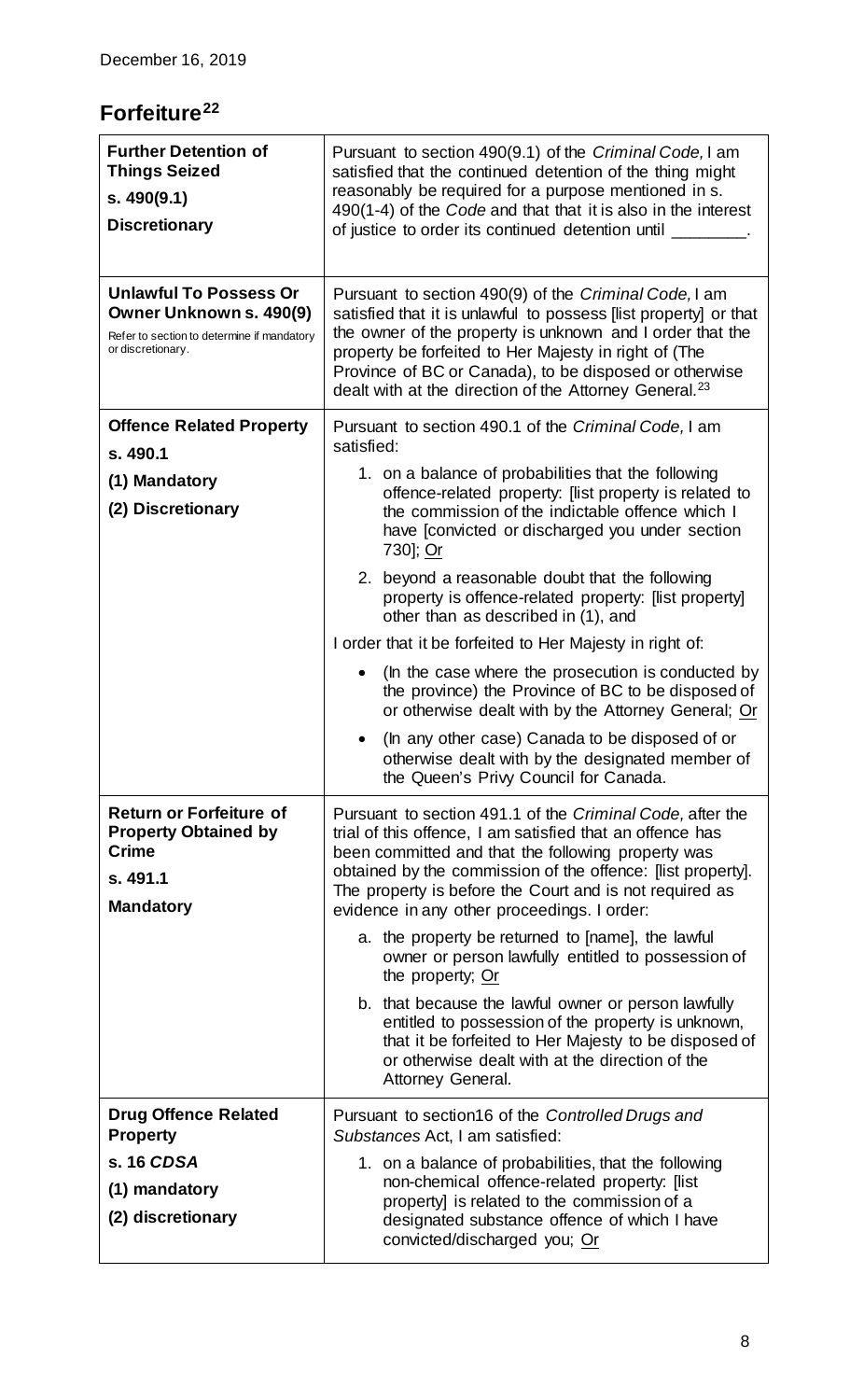|                                                                                                                    | 2. beyond a reasonable doubt, that the following non-<br>chemical property is offence-related property: [list]<br>property] as described in (1), and                                                                                                                                                                                                                                                                                                              |
|--------------------------------------------------------------------------------------------------------------------|-------------------------------------------------------------------------------------------------------------------------------------------------------------------------------------------------------------------------------------------------------------------------------------------------------------------------------------------------------------------------------------------------------------------------------------------------------------------|
|                                                                                                                    | I order that it be forfeited to Her Majesty in right of:                                                                                                                                                                                                                                                                                                                                                                                                          |
|                                                                                                                    | (In the case where the prosecution is conducted by<br>the province) the Province of BC to be disposed of<br>or otherwise dealt with at the direction of the<br>Attorney General; Or                                                                                                                                                                                                                                                                               |
|                                                                                                                    | (In any other case) Canada to be disposed of or<br>$\bullet$<br>otherwise dealt with at the direction of a<br>designated member of the Queen's Privy Council<br>for Canada.                                                                                                                                                                                                                                                                                       |
| <b>Firearms or Weapons</b><br><b>Used In Offence</b><br>s. $491(1)(a)$<br><b>Mandatory</b>                         | Pursuant to section 491(1)(a) of the Criminal Code, I am<br>satisfied that (weapon, firearm, ammunition, explosive)<br>was used in the commission of an offence and I order that<br>it be forfeited to Her Majesty to be disposed of or<br>otherwise dealt with at the direction of the Attorney                                                                                                                                                                  |
|                                                                                                                    | General.                                                                                                                                                                                                                                                                                                                                                                                                                                                          |
| <b>Firearms or Weapons</b><br><b>Subject Matter of The</b><br><b>Offence</b><br>s. $491(1)(b)$<br><b>Mandatory</b> | Pursuant to section 491(1)(b) of the Criminal Code, I am<br>satisfied that the offence you committed involved, or the<br>subject matter of the offence was (a firearm, a cross-bow,<br>a prohibited or restricted weapon, a prohibited device,<br>ammunition, or an explosive substance), and I order that<br>it be forfeited to Her Majesty to be disposed of or<br>otherwise dealt with at the direction of the Attorney<br>General.                            |
| Intimate Image<br><b>Distribution, Child</b><br>Pornography and<br><b>Child Luring</b>                             | Pursuant to section 164.2(1) of the Criminal Code,<br>following your conviction under section (162.1,163.1,<br>172.1, 172.2) I am satisfied on a balance of probabilities<br>that [list property]:                                                                                                                                                                                                                                                                |
| s. 164.2(1)                                                                                                        | was used in the commission of the offence; and                                                                                                                                                                                                                                                                                                                                                                                                                    |
| <b>Discretionary</b>                                                                                               | is your property [or the property of another person<br>$\bullet$<br>who was a party to the offence or was transferred<br>to (name) in circumstances that give rise to an<br>inference that it was transferred to avoid forfeiture],                                                                                                                                                                                                                               |
|                                                                                                                    | And I order it forfeited to Her Majesty to be disposed of at<br>the direction of the Attorney General.                                                                                                                                                                                                                                                                                                                                                            |
| <b>Obscene Material and</b><br><b>Recordings</b><br>s. 164(4)                                                      | Pursuant to section 164(4), I am satisfied on the balance<br>of probabilities that the (publication, representation,<br>written material, or recording) seized pursuant to s.<br>164(1) is: (obscene, child pornography, a voyeuristic<br>recording, an intimate image or an advertisement of<br>sexual services) and I order it forfeited to Her Majesty in<br>right of the Province of $BC^{24}$ to be disposed of at the<br>direction of the Attorney General. |
|                                                                                                                    |                                                                                                                                                                                                                                                                                                                                                                                                                                                                   |

# <span id="page-8-0"></span>*Sex Offender Identification Registration Act* **(SOIRA)**

| <b>Sex Offender Registry</b>                                                      | a. Pursuant to section 490.012 of the Criminal Code,                                                                                                                                                                 |
|-----------------------------------------------------------------------------------|----------------------------------------------------------------------------------------------------------------------------------------------------------------------------------------------------------------------|
| ss. 490.012 and<br>490.013(2.1)                                                   | you are required to comply with the Sex Offender<br>Information Registration Act for (10 / 20 years /<br>life). $25$<br>b. You have been found guilty of more than one<br>designated offence and pursuant to section |
| (1) mandatory (for usual sexual type<br>offences)                                 |                                                                                                                                                                                                                      |
| (2) mandatory only on the application of<br>the prosecutor for attempts and for a |                                                                                                                                                                                                                      |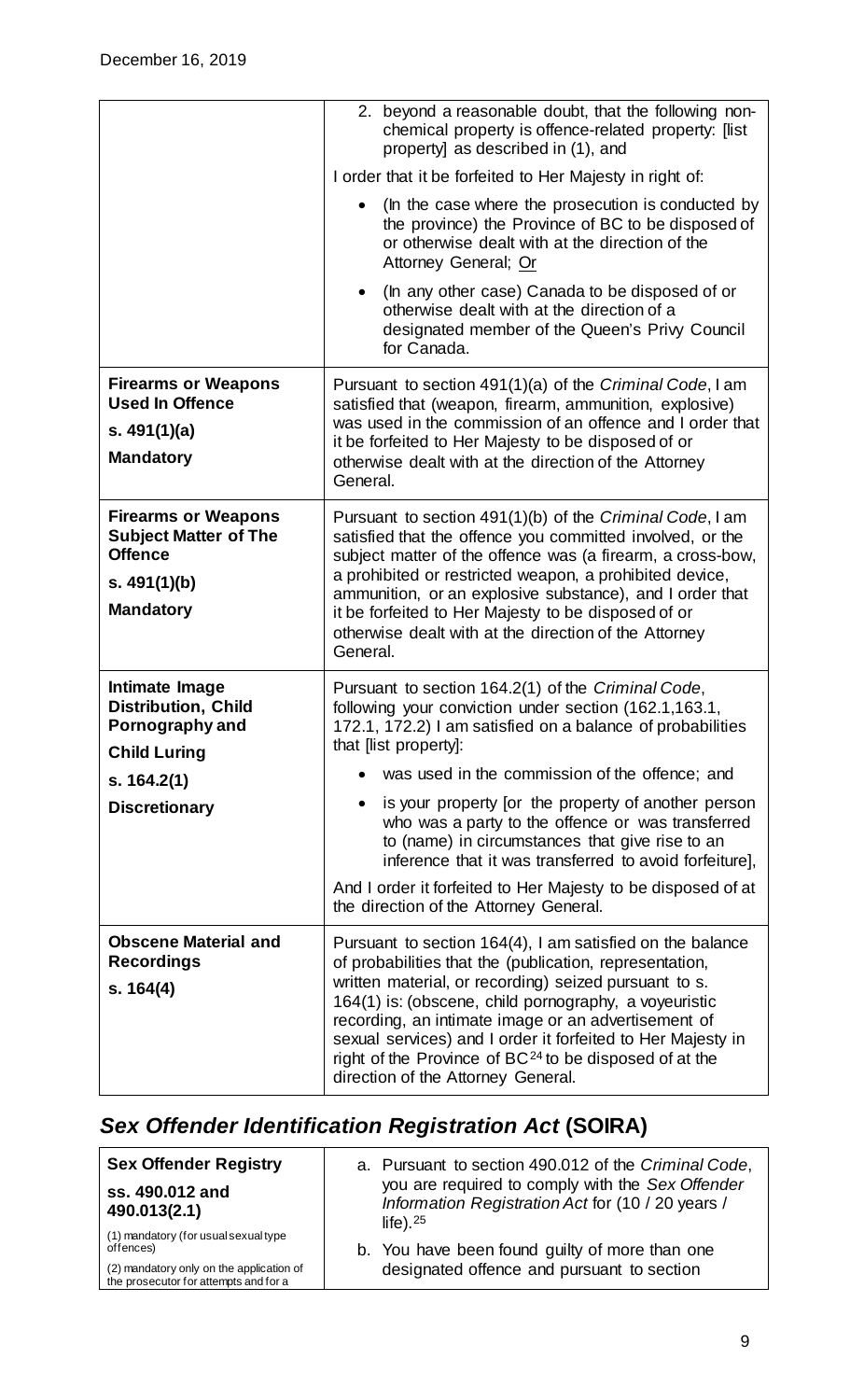| broader range of offences including   |
|---------------------------------------|
| unexpected things like harassment and |
| B&F                                   |

## <span id="page-9-0"></span>**Section 161 Prohibition**

| Section 161 Prohibition <sup>27</sup> | Pursuant to section 161 of the Criminal Code, you are                                                                                                                                                                                                                                                                                                                         |
|---------------------------------------|-------------------------------------------------------------------------------------------------------------------------------------------------------------------------------------------------------------------------------------------------------------------------------------------------------------------------------------------------------------------------------|
| <b>Discretionary (Max Life)</b>       | prohibited for __ years (life or any shorter duration<br>desirable) commencing: (today or on the date you are<br>released from prison) from:                                                                                                                                                                                                                                  |
|                                       | a. attending a public park or public swimming area<br>where persons under the age of 16 years are<br>present or can reasonably be expected to be<br>present, or a daycare centre, school ground,<br>playground or community centre;                                                                                                                                           |
|                                       | a1. being within two kilometers (or any other distance<br>specified) of any residence, school or workplace<br>(or other specified place) of [Victim Name];                                                                                                                                                                                                                    |
|                                       | b. seeking, obtaining or continuing any employment,<br>whether or not the employment is remunerated,<br>or becoming or being a volunteer, in a capacity<br>that involves a position of trust or authority<br>towards persons under the age of 16;                                                                                                                             |
|                                       | c. having contact or communicating by any means<br>with a person who is under the age of 16 years;                                                                                                                                                                                                                                                                            |
|                                       | d. using the Internet or other digital network.                                                                                                                                                                                                                                                                                                                               |
|                                       | Except in the following circumstances: 28                                                                                                                                                                                                                                                                                                                                     |
|                                       | i. in the presence of (under the supervision of) a<br>person approved in writing by the Court, your<br>probation officer, (your conditional sentence<br>supervisor), your parole officer, or the person to<br>whom you are reporting under the Sex Offender<br>Information Registration Act. You must carry a<br>copy of the written permission with you.                     |
|                                       | ii. lawful employment, with the nature of your<br>employment being approved in advance in writing<br>by the Court, your probation officer, (your<br>conditional sentence supervisor), your parole<br>officer, or the person to whom you are reporting<br>under the Sex Offender Information Registration<br>Act. You must carry a copy of the written<br>permission with you. |
|                                       | as approved in advance in writing by the Court,<br>iii.<br>your probation officer, (your conditional sentence<br>supervisor), your parole officer, or the person to<br>whom you are reporting under the Sex Offender<br>Information Registration Act. You must carry a<br>copy of the written permission with you.                                                            |
|                                       | iv. you may access the internet but not access any<br>illegal content, communicate with persons under<br>the age of _ other than immediate family<br>members, or access any social media.                                                                                                                                                                                     |
|                                       | you may access the internet but not:<br>V.                                                                                                                                                                                                                                                                                                                                    |
|                                       | any content that violates the law, or                                                                                                                                                                                                                                                                                                                                         |
|                                       | access directly or indirectly any social media<br>sites, social network, internet discussion                                                                                                                                                                                                                                                                                  |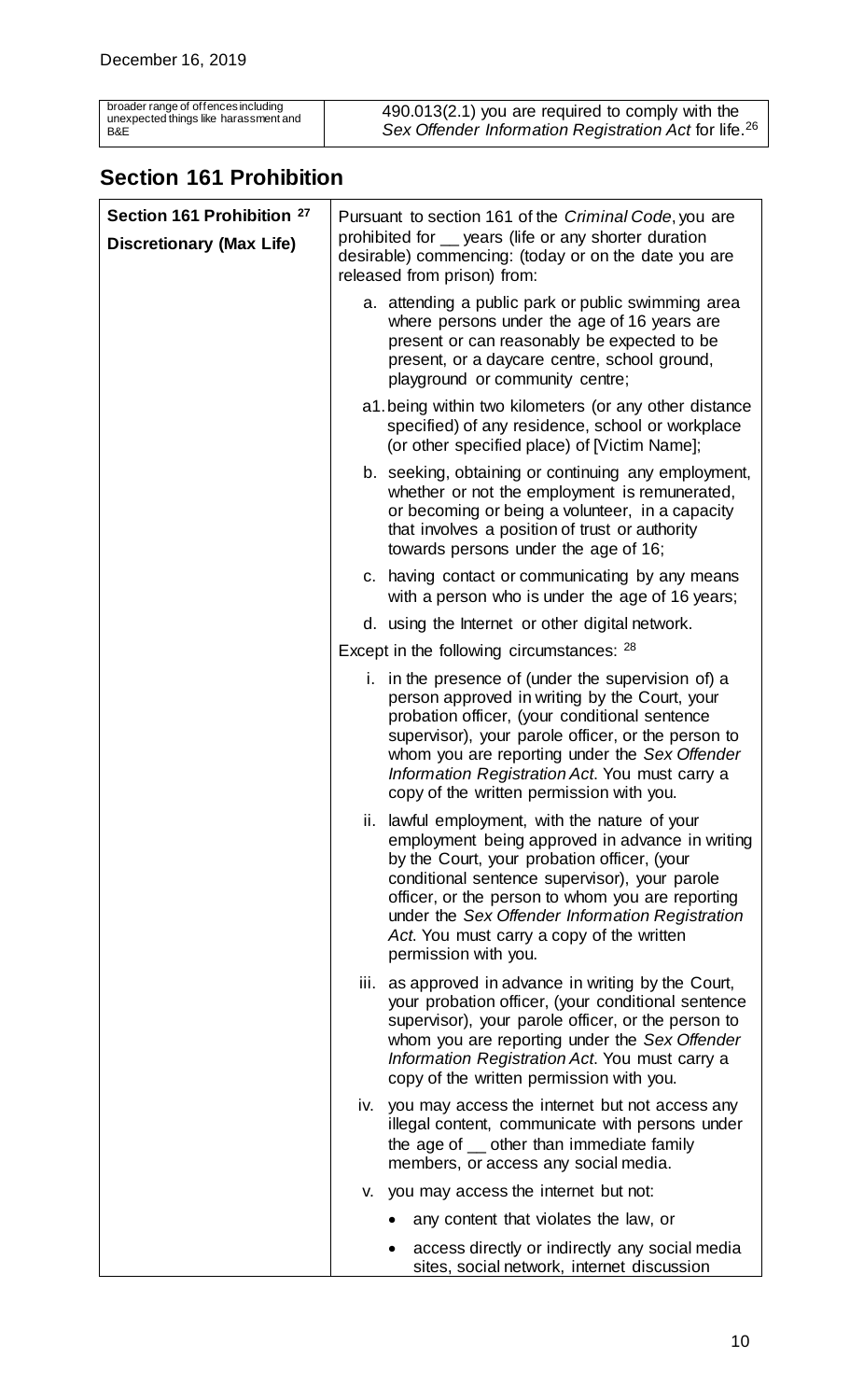| forum or chat room, or maintain a personal |
|--------------------------------------------|
| profile, on any such service.              |

# <span id="page-10-0"></span>**Intimate Image Distributor - Internet Use Prohibition**

| Intimate Image<br>Distributor <sup>29</sup><br>s.162.2<br><b>Discretionary (Max Life)</b> | Pursuant to section 162.2 of the Criminal Code, you are<br>prohibited for (any appropriate period including any<br>period of imprisonment) from using the internet or any<br>digital network.<br>Except in the following circumstances:                                                                                                                                                 |
|-------------------------------------------------------------------------------------------|-----------------------------------------------------------------------------------------------------------------------------------------------------------------------------------------------------------------------------------------------------------------------------------------------------------------------------------------------------------------------------------------|
|                                                                                           | i. in the presence of (under the supervision of) a<br>person approved in writing by the Court, the<br>warden of your prison, your probation officer,<br>(your conditional sentence supervisor), your<br>parole officer, or the person to whom you are<br>reporting under the Sex Offender Information<br>Registration Act. You must carry a copy of the<br>written permission with you. |
|                                                                                           | ii. lawful employment, with the nature of your<br>employment being approved in advance in<br>writing by the Court, your probation officer, (your<br>conditional sentence supervisor), your parole<br>officer, or the person to whom you are reporting<br>under the Sex Offender Information Registration<br>Act. You must carry a copy of the written<br>permission with you.           |
|                                                                                           | iii. as approved in advance in writing by the Court,<br>your warden, your probation officer, (your<br>conditional sentence supervisor), your parole<br>officer, or the person to whom you are reporting<br>under the Sex Offender Information Registration<br>Act. You must carry a copy of the written<br>permission with you.                                                         |
|                                                                                           | you may access the internet but not access any<br>iv.<br>illegal content, communicate with persons under<br>the age of _ other than immediate family<br>members, or access any social media.                                                                                                                                                                                            |
|                                                                                           | you may access the internet but not:<br>v.                                                                                                                                                                                                                                                                                                                                              |
|                                                                                           | any content that violates the law, or                                                                                                                                                                                                                                                                                                                                                   |
|                                                                                           | access directly or indirectly any social media<br>sites, social network, internet discussion<br>forum or chat room, or maintain a personal<br>profile, on any such service.                                                                                                                                                                                                             |

## <span id="page-10-1"></span>**Animal Cruelty**

| <b>Animal Possession</b><br>Prohibition 30<br>s. $447.1(1)(a)$<br>1 <sup>st</sup> offence: Discretionary<br>(Max Life)<br><b>Second: Mandatory with</b><br>Notice (Min 5 years) | Pursuant to section 447.1(1)(a) of the Criminal Code,<br>you are prohibited from owning, having custody or<br>control of, or residing in the same premise as an animal<br>or bird for [years]. |
|---------------------------------------------------------------------------------------------------------------------------------------------------------------------------------|------------------------------------------------------------------------------------------------------------------------------------------------------------------------------------------------|
| <b>Restitution for Care of</b>                                                                                                                                                  | Pursuant to section 447.1(1)(b) of the Criminal Code                                                                                                                                           |
| <b>Animals</b>                                                                                                                                                                  | you must pay (Name of Organization) \$ ____ for the                                                                                                                                            |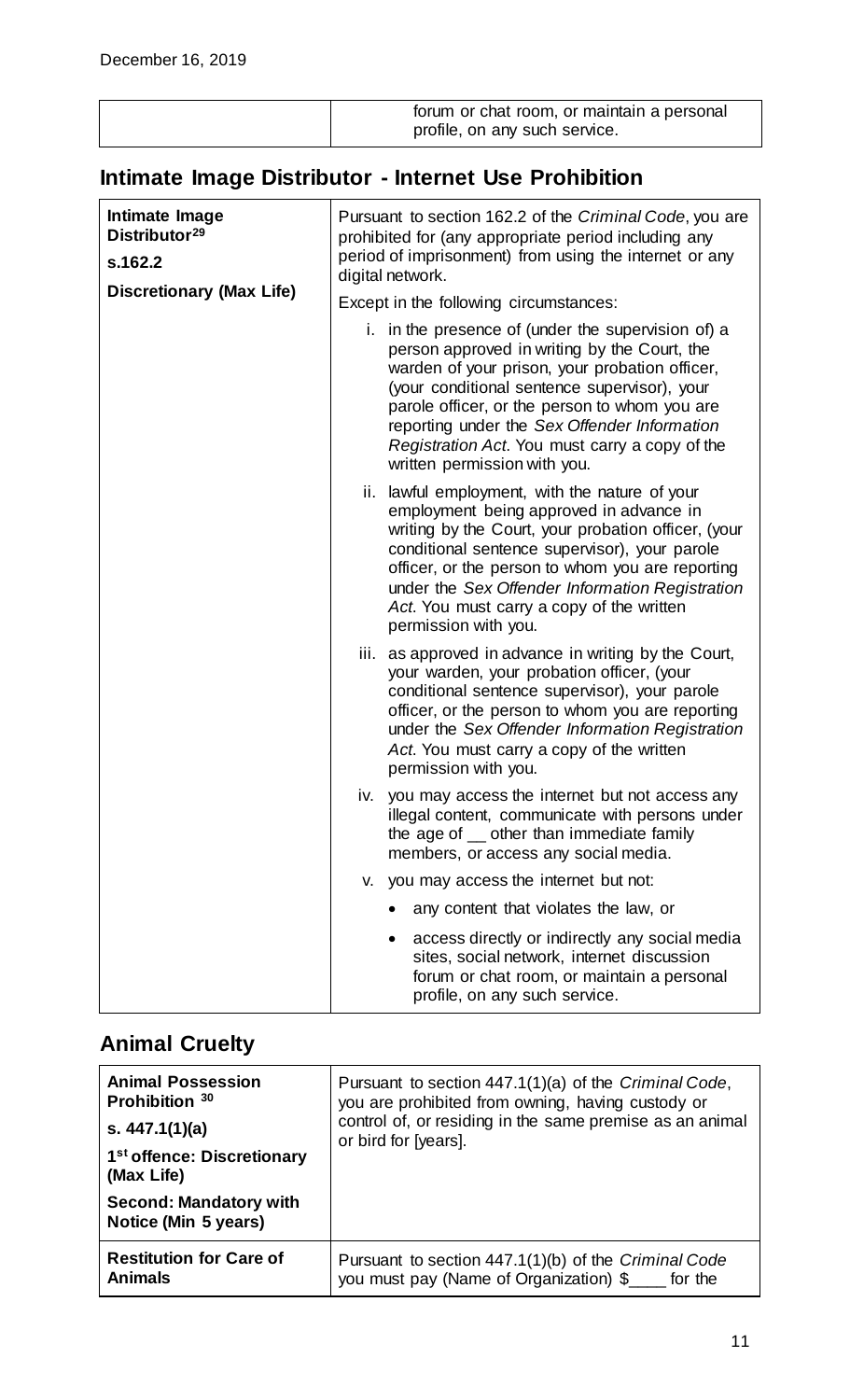## <span id="page-11-0"></span>**Fraud – Employment Prohibition**

| <b>Employment Prohibition 31</b><br>s. 380.2(1)<br><b>Discretionary (Max Life)</b> | Pursuant to section 380.2(1) of the Criminal Code you<br>are prohibited for [years] from seeking, obtaining, or<br>continuing any employment; or becoming a volunteer in<br>any capacity that involves having authority over the real<br>property, money or valuable security of another person. |
|------------------------------------------------------------------------------------|--------------------------------------------------------------------------------------------------------------------------------------------------------------------------------------------------------------------------------------------------------------------------------------------------|
|------------------------------------------------------------------------------------|--------------------------------------------------------------------------------------------------------------------------------------------------------------------------------------------------------------------------------------------------------------------------------------------------|

## <span id="page-11-1"></span>**III**. **GENERAL PROCEDURAL OR PRELIMINARY MATTERS**

### <span id="page-11-2"></span>**Pre-Sentence Report**

| Pre-Sentence Report <sup>32</sup><br>s. 721 | Upon the request of (the: Crown or Offender; Court's<br>own motion), I am directing the preparation of a pre-<br>sentence report (including a):                                      |
|---------------------------------------------|--------------------------------------------------------------------------------------------------------------------------------------------------------------------------------------|
| <b>Discretionary</b>                        | a. Psychological and/or Psychiatric component <sup>33</sup><br>(to assist in assessing: risk; the degree of<br>culpability; type of programming and treatment<br>requirements); $34$ |
|                                             | b. Gladue component. <sup>35</sup>                                                                                                                                                   |

## <span id="page-11-3"></span>**No Communication While in Custody**

| <b>No Communication While In</b><br>Custody <sup>36</sup> | <b>Accused Remanded in Custody: The Warrant for</b><br>Remand shall be endorsed with the following order:<br>Pursuant to section 516(2) of the Criminal Code, you<br>must have no contact or communication with [name(s)]<br>while you are in custody except through a lawyer.                              |
|-----------------------------------------------------------|-------------------------------------------------------------------------------------------------------------------------------------------------------------------------------------------------------------------------------------------------------------------------------------------------------------|
|                                                           | <b>Accused Detained in Custody: The Warrant for</b><br>Committal shall be endorsed with the following order:<br>Pursuant to section 515(12) of the Criminal Code, you<br>must have no contact or communication with [name(s)]<br>while you are in custody except through a lawyer:                          |
|                                                           | <b>Accused Sentenced to Jail: The Warrant for</b><br>Committal shall be endorsed with the following order:<br>Pursuant to section 743.21(1) of the Criminal Code, you<br>must have no contact or communication with [name(s)]<br>while you are in custody (consider whether any<br>exception is necessary). |

## <span id="page-11-4"></span>**Appointment of Counsel**

| <b>Appointment of Counsel</b><br>Witness is U-1837<br><b>Presumptive - s. 486.3(1)</b> | Pursuant to section 486.3(1) of the Criminal Code,<br>having found that the witness, [name], is under the age<br>of 18 years and that the proper administration of justice<br>does not require the accused to personally cross-<br>examine the witness, I appoint counsel to conduct the<br>cross-examination of the witness. |  |
|----------------------------------------------------------------------------------------|-------------------------------------------------------------------------------------------------------------------------------------------------------------------------------------------------------------------------------------------------------------------------------------------------------------------------------|--|
| <b>Appointment of Counsel</b>                                                          | Pursuant to section 486.3(2) of the Criminal Code, I am                                                                                                                                                                                                                                                                       |  |
| Witness is O-1838                                                                      | satisfied that:                                                                                                                                                                                                                                                                                                               |  |
| For criminal harassment,                                                               | • it is necessary to obtain a full and candid account                                                                                                                                                                                                                                                                         |  |
| and sexual assault                                                                     | from the witness of the acts complained of; or                                                                                                                                                                                                                                                                                |  |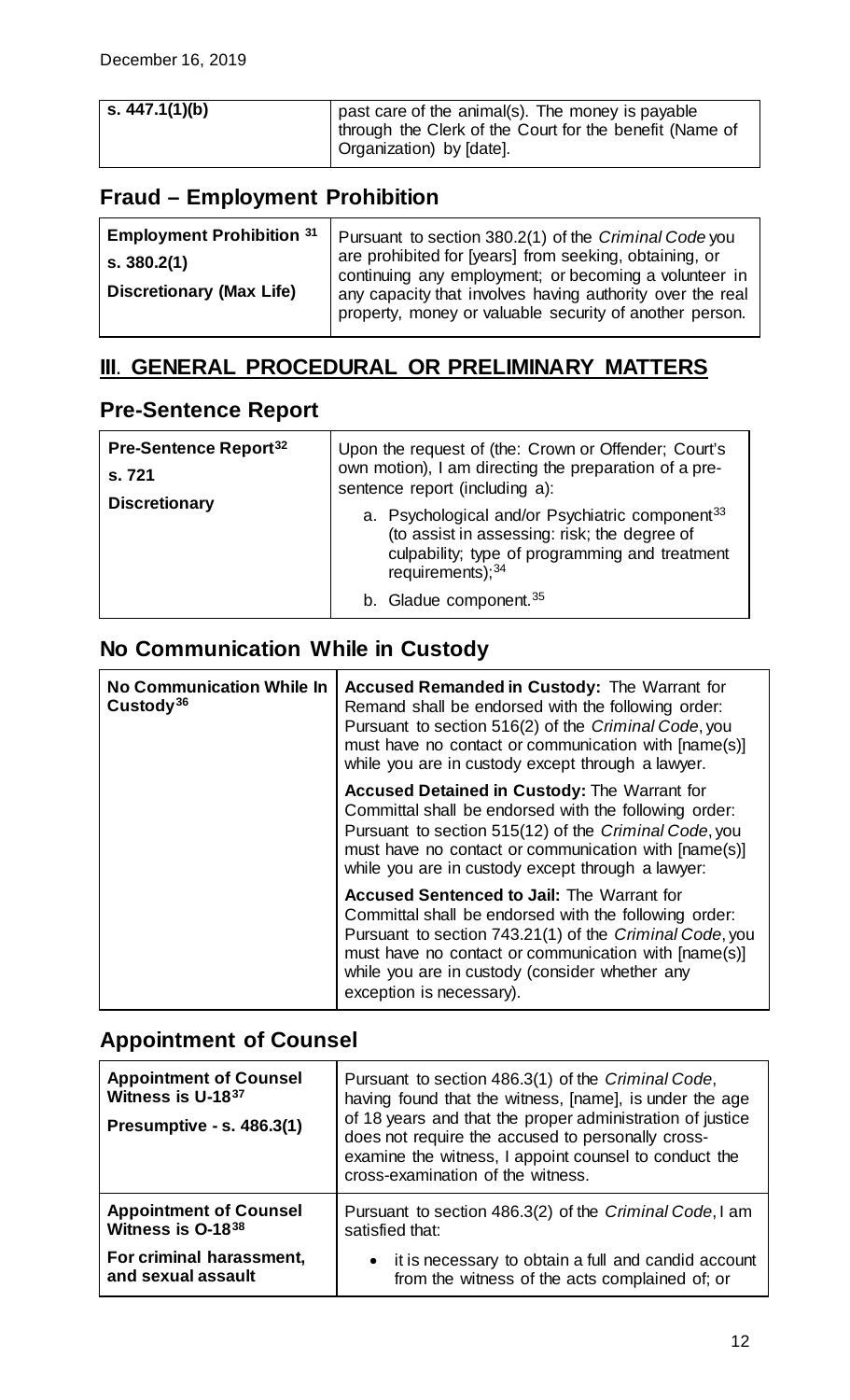| s.486.3(2)<br><b>Presumptive</b>                                             | • it is otherwise in the interest of the proper<br>administration of justice.                                                                                                                                                 |
|------------------------------------------------------------------------------|-------------------------------------------------------------------------------------------------------------------------------------------------------------------------------------------------------------------------------|
|                                                                              | Therefore, I order that the accused not personally cross-<br>examine the witness, and I appoint counsel to conduct<br>the cross-examination of the witness.                                                                   |
| <b>Appointment of Counsel for</b><br><b>Fitness</b><br>s. 672.24 (Mandatory) | Pursuant to section 672.24(1) of the Criminal Code, I<br>have reasonable grounds to believe that the accused is<br>unfit to stand trial and is not represented by counsel,<br>and I appoint counsel to represent the accused. |

## <span id="page-12-0"></span>**Publication Bans**

| <b>Bail Hearing</b><br>s. 517(1)<br><b>Mandatory: Accused</b><br>Discretionary: Crown <sup>39</sup>                               | On application of (accused, prosecutor or court's own<br>motion) pursuant to section 517(1) of the Criminal Code:<br>the evidence taken,<br>the information given, or<br>the representations made and<br>$\bullet$<br>the reasons given or to be given by this Court<br>must not be published, broadcast or transmitted in any<br>way until (a) if a preliminary inquiry is held, the accused<br>is discharged or, (b) if the accused is tried or ordered to<br>stand trial, the trial is ended. |  |
|-----------------------------------------------------------------------------------------------------------------------------------|--------------------------------------------------------------------------------------------------------------------------------------------------------------------------------------------------------------------------------------------------------------------------------------------------------------------------------------------------------------------------------------------------------------------------------------------------------------------------------------------------|--|
| <b>Preliminary Inquiry<sup>40</sup></b><br>s. 539<br><b>Mandatory: Accused<sup>41</sup></b><br>Discretionary: Crown <sup>42</sup> | On application of (accused or prosecutor) pursuant to<br>section 539 of the Criminal Code, information relating to<br>the evidence taken at the preliminary inquiry must not<br>be published, broadcast or transmitted in any way until<br>the trial is ended.                                                                                                                                                                                                                                   |  |
| <b>Sex Offences and Extortion</b><br>$U - 18^{43}$<br>s.486.4(2)<br>Mandatory to inform and (if<br>requested) to order            | On application of (prosecutor, victim, witness or court's<br>own motion) pursuant to section 486.4(2) of the Criminal<br>Code, any information that could identify the<br>(witness/victim) [name] in these proceedings must not<br>be published, broadcast, or transmitted in any way.<br>This publication ban applies indefinitely unless<br>otherwise ordered.                                                                                                                                 |  |
| Sex Offences O-1844 and<br><b>Extortion</b><br>s.486.4(1)<br><b>Discretionary</b>                                                 | On application of (prosecutor, victim, witness or court's<br>own motion) pursuant to section 486.4(1) of the Criminal<br>Code, any information that could identify the (witness /<br>victim) [name] in these proceedings must not be<br>published, broadcast, or transmitted in any way. This<br>publication ban applies indefinitely unless otherwise<br>ordered.                                                                                                                               |  |
| <b>Non-Sex Offences</b><br>$U - 1845$<br>s.486.4(2.2)<br>Mandatory to inform and (if<br>requested) to order                       | On application of (prosecutor, victim, witness or court's<br>own motion) pursuant to section 486.4(2.2) of the<br>Criminal Code, any information that could identify the<br>(witness / victim) [name] in these proceedings must not<br>be published, broadcast or transmitted in any way. This<br>publication ban applies indefinitely unless otherwise<br>ordered.                                                                                                                              |  |
| <b>Any Offence</b><br>$O-18$                                                                                                      | On application of (prosecutor, victim, witness or court's<br>own motion) pursuant to section 486.5(1) of the Criminal<br>Code, I am of the opinion that it is in the interest of the<br>proper administration of justice to make the following                                                                                                                                                                                                                                                   |  |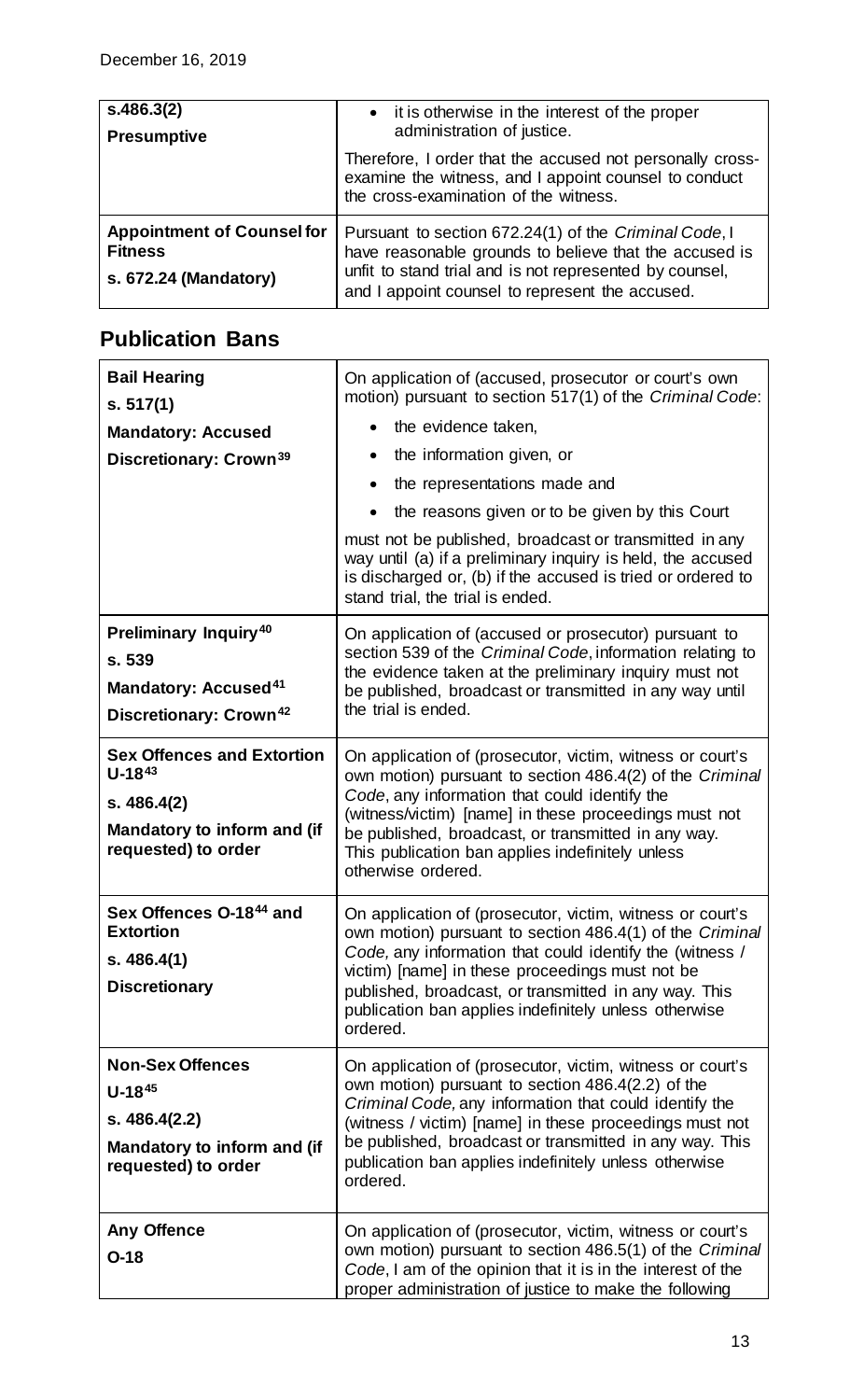| s.486.5(1)<br>Discretionary <sup>46</sup>                                                                                                                                                                                                                                                                                                                                                                               | order, and I order that any information that could identify<br>the (witness/victim) [name] in these proceedings must<br>not be published, broadcast or transmitted in any way.<br>This publication ban applies indefinitely unless<br>otherwise ordered.                                                                                                                                                                                                                                                                                                                                                                                     |  |  |
|-------------------------------------------------------------------------------------------------------------------------------------------------------------------------------------------------------------------------------------------------------------------------------------------------------------------------------------------------------------------------------------------------------------------------|----------------------------------------------------------------------------------------------------------------------------------------------------------------------------------------------------------------------------------------------------------------------------------------------------------------------------------------------------------------------------------------------------------------------------------------------------------------------------------------------------------------------------------------------------------------------------------------------------------------------------------------------|--|--|
| <b>Non-Disclosure of Witness</b><br><b>Identity (Informant or</b><br><b>Under-Cover Operator)</b><br>s.486.31(1)<br><b>Discretionary</b>                                                                                                                                                                                                                                                                                | On application of (prosecutor or witness) pursuant to<br>section 486.31(1) of the Criminal Code, I am of the<br>opinion that it is in the interest of the proper<br>administration of justice to order, and I order that any<br>information that could identify the witness [name] in<br>these proceedings must not be disclosed in the course<br>of these proceedings. This publication ban applies<br>indefinitely unless otherwise ordered.                                                                                                                                                                                               |  |  |
| <b>Sexual History and Record</b><br><b>Production Applications</b><br>s. 276(2) or 278.93<br><b>Mandatory unless</b><br>otherwise ordered:<br>for decision under s. 278.93(4): after<br>considering complainant's<br>privacy/interests of justice<br>for s. 278.94(4) determination and<br>reasons, unless determination that<br>evidence is admissible or<br>considering complainant's<br>privacy/interests of justice | Pursuant to section 278.95 of the Criminal Code:<br>the contents of the application made under<br>section 278.93,<br>the evidence taken,<br>$\bullet$<br>the information given, or<br>the representations made<br>at an application made under section 278.93 or at a<br>hearing under section 278.94, and<br>the decision, and<br>$\bullet$<br>the reasons provided under subsection 278.94(4)<br>by this Court<br>must not be published, broadcast or transmitted in any<br>way until (a) if a preliminary inquiry is held, the accused<br>is discharged or, (b) if the accused is tried or ordered to<br>stand trial, the trial is ended. |  |  |
| <b>Child Pornography</b><br>s.486.4(3)<br><b>Mandatory</b>                                                                                                                                                                                                                                                                                                                                                              | Pursuant to section 486.4(3) of the Criminal Code, any<br>information that could identify a witness who is under<br>the age of 18 years, or any person who is the subject of<br>a representation, written material or a recording that<br>constitutes child pornography within the meaning of s.<br>163.1, must not be published, broadcast or transmitted<br>in any way. This publication ban applies indefinitely<br>unless otherwise ordered.                                                                                                                                                                                             |  |  |
| <b>Justice System Participant</b><br>s. $486.(5)(2)$<br><b>Discretionary</b>                                                                                                                                                                                                                                                                                                                                            | On application of (prosecutor or justice system<br>participant) pursuant to section 486.(5)(2) of the<br>Criminal Code, any information that could identify<br>[Name], a justice system participant in these<br>proceedings must not be published in any document,<br>broadcast or transmitted in any way. This publication<br>ban applies indefinitely unless otherwise ordered.                                                                                                                                                                                                                                                            |  |  |
| <b>Common Law Ban</b><br>Pre-trials or co-accused proceeding<br>separately                                                                                                                                                                                                                                                                                                                                              | Pursuant to the Court's jurisdiction to manage and<br>protect the integrity of the Court process, the evidence<br>taken, the information given, or the representations<br>made and the reasons given by this Court in this<br>hearing must not be published, broadcast or transmitted<br>in any way before the accused (co-accused's trial) has<br>ended. <sup>47</sup>                                                                                                                                                                                                                                                                      |  |  |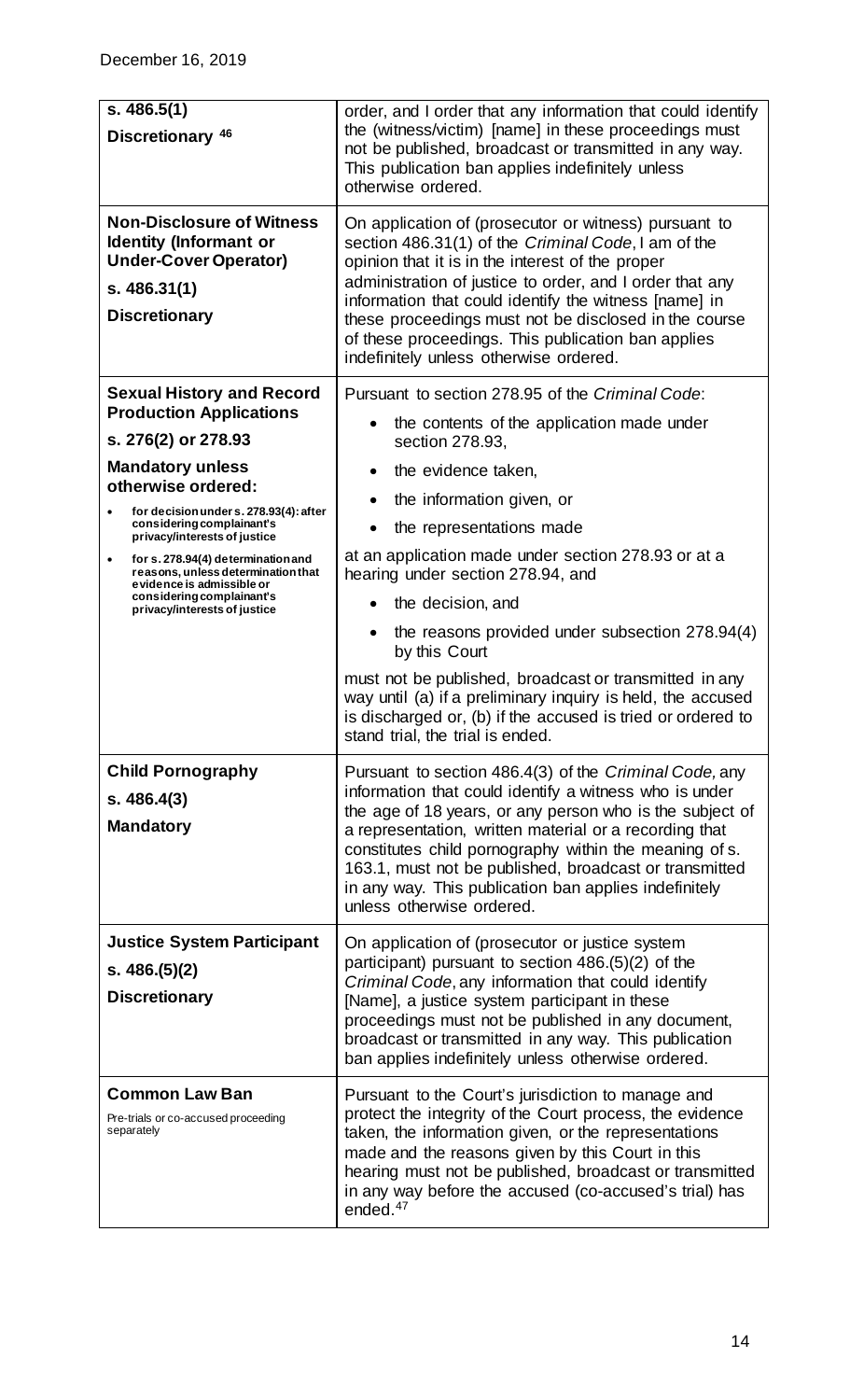## <span id="page-14-0"></span>**Exclusion of the Public and In Camera**

| <b>Exclusion of the Public -</b><br>General<br>s. $486(1)^{48}$ | Pursuant to section 486(1) of the Criminal Code, I am<br>satisfied that the exclusion of (all members of the public<br>/ specific person) for (entirety/specific portion) of these<br>proceedings is necessary for the (interest of public<br>morals; the maintenance of order; the proper<br>administration of justice; to prevent injury to international<br>relations or national defence or national security). |
|-----------------------------------------------------------------|---------------------------------------------------------------------------------------------------------------------------------------------------------------------------------------------------------------------------------------------------------------------------------------------------------------------------------------------------------------------------------------------------------------------|
| <b>Applications Concerning</b>                                  | Pursuant to section 278 (.93 whether to hear application                                                                                                                                                                                                                                                                                                                                                            |
| <b>Sexual History or Record</b>                                 | or .94 the actual hearing) of the Criminal Code, the                                                                                                                                                                                                                                                                                                                                                                |
| <b>Production</b>                                               | public is excluded from this hearing to determine                                                                                                                                                                                                                                                                                                                                                                   |
| s. 278,93/.94                                                   | (whether to hear the application or the admissibility of                                                                                                                                                                                                                                                                                                                                                            |
| <b>Mandatory</b>                                                | evidence).                                                                                                                                                                                                                                                                                                                                                                                                          |
| <b>Application for Further</b>                                  | Pursuant to section 487.3 of the Criminal Code, the                                                                                                                                                                                                                                                                                                                                                                 |
| <b>Detention of Thing Seized</b>                                | public is excluded from the hearing to determine                                                                                                                                                                                                                                                                                                                                                                    |
| and Sealing Order                                               | whether a further detention order of things seized will be                                                                                                                                                                                                                                                                                                                                                          |
| s.490(9)                                                        | made.                                                                                                                                                                                                                                                                                                                                                                                                               |

# <span id="page-14-1"></span>**Sealing Order**

| <b>Sealing Order for</b><br><b>Application for Further</b><br><b>Detention of Thing Seized</b><br>s. 487.3 | On application made by the prosecutor for an order to<br>pursuant to section 487.3 of the Criminal Code to<br>prohibit access to and the disclosure of all records<br>relating to the application for Further Detention of<br>Things Seized, I am satisfied that the ends of justice<br>would be subverted by access and disclosure<br>because it would: |                                                                                                                                                                                                                                               |
|------------------------------------------------------------------------------------------------------------|----------------------------------------------------------------------------------------------------------------------------------------------------------------------------------------------------------------------------------------------------------------------------------------------------------------------------------------------------------|-----------------------------------------------------------------------------------------------------------------------------------------------------------------------------------------------------------------------------------------------|
|                                                                                                            |                                                                                                                                                                                                                                                                                                                                                          | a. compromise the identity of a confidential<br>informant; or                                                                                                                                                                                 |
|                                                                                                            |                                                                                                                                                                                                                                                                                                                                                          | b. compromise the nature and extent of an<br>ongoing investigation; or                                                                                                                                                                        |
|                                                                                                            |                                                                                                                                                                                                                                                                                                                                                          | c. endanger a person engaged in particular<br>intelligence-gathering technique and thereby<br>prejudice future investigations in which similar<br>techniques would be used; or                                                                |
|                                                                                                            |                                                                                                                                                                                                                                                                                                                                                          | d. prejudice the interest of an innocent person; or                                                                                                                                                                                           |
|                                                                                                            |                                                                                                                                                                                                                                                                                                                                                          | e. other:                                                                                                                                                                                                                                     |
|                                                                                                            |                                                                                                                                                                                                                                                                                                                                                          | These reasons outweigh the importance of access to<br>the information.                                                                                                                                                                        |
|                                                                                                            | I order that:                                                                                                                                                                                                                                                                                                                                            |                                                                                                                                                                                                                                               |
|                                                                                                            |                                                                                                                                                                                                                                                                                                                                                          | 1. All records, including any recordings of this<br>application not be accessed and disclosed to<br>any interested party or member of the public<br>until [date].                                                                             |
|                                                                                                            |                                                                                                                                                                                                                                                                                                                                                          | 2. The material filed in support of this application<br>be placed in a sealed packet and kept in a<br>secure place within the Court Registry at<br>[location] until [date].                                                                   |
|                                                                                                            |                                                                                                                                                                                                                                                                                                                                                          | 3. Any party may apply to the Justice or Judge<br>who made the order or a Judge of the Court to<br>set aside or vary this order, on three (3) clear<br>days notice being given to the Attorney<br>General of British Columbia, Crown Counsel, |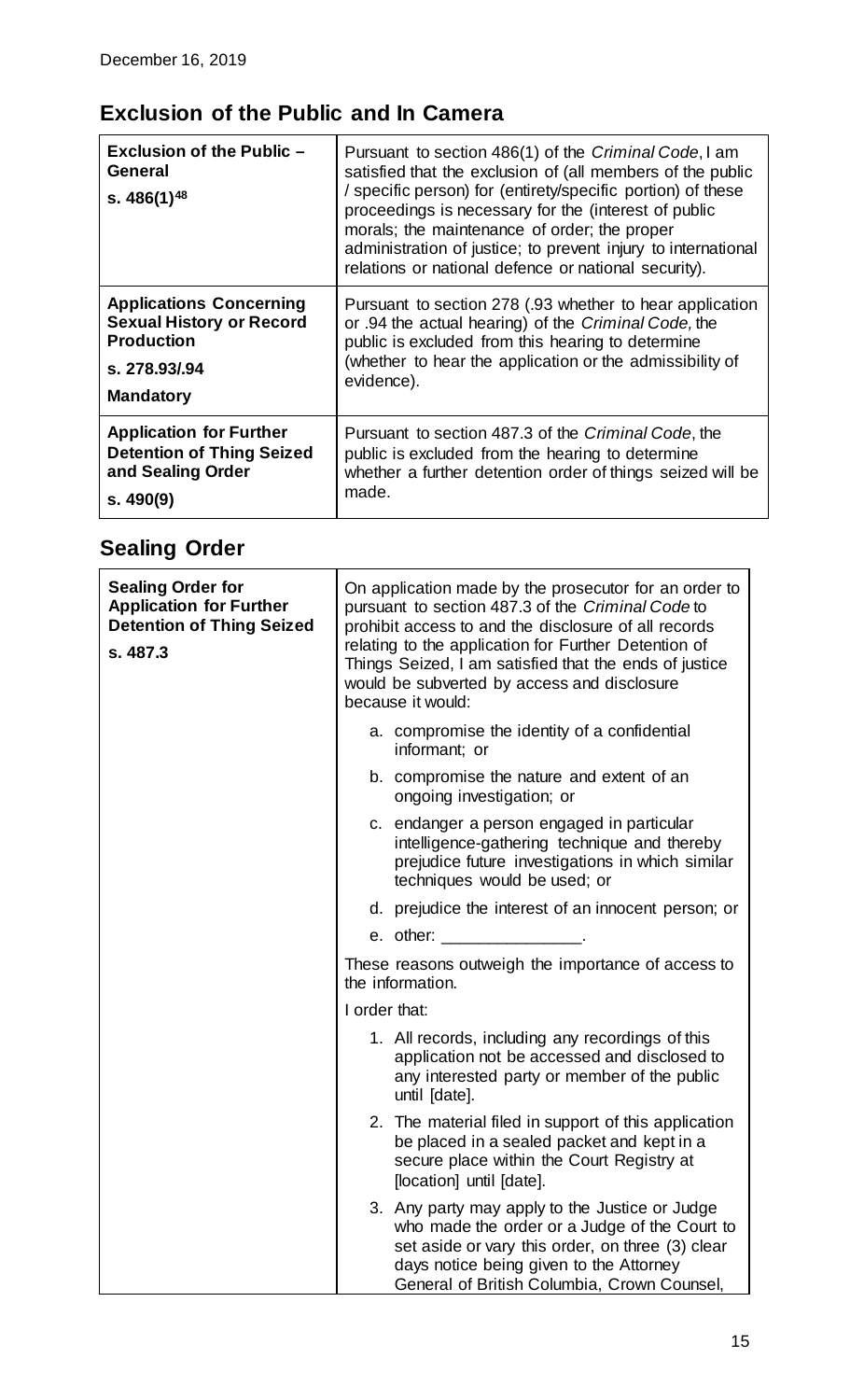|  | or an agent for the Attorney General of<br>Canada. |
|--|----------------------------------------------------|
|  |                                                    |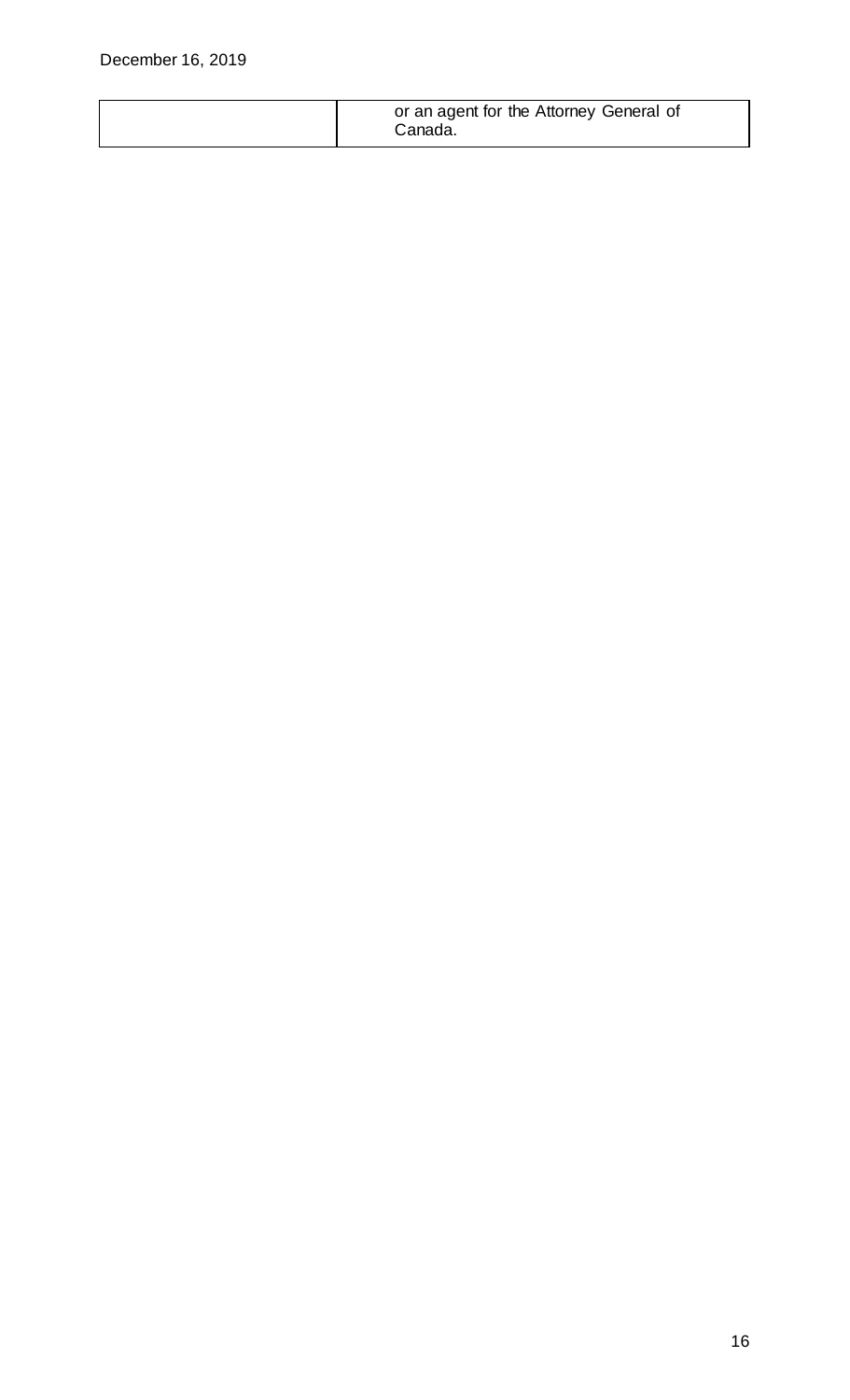### <span id="page-16-0"></span>**Fitness or NCRMD Assessment**

#### **Fitness or NCRMD Assessment [49](#page-6-24)**

#### **s. 672.11**

[As](#page-7-1)sessment order pre-empts bail s. 672.17<br><sup>0</sup>. If protective conditions are required ensure they are in the assessment order.

I have reasonable grounds to believe that evidence of the mental condition of [name], who has been charged with \_\_\_\_\_\_\_\_\_\_\_\_\_, may be necessary to determine:

#### **Fitness**

a. whether s/he is unfit to stand trial;

#### **Criminal Responsibility**

b. whether s/he, at the time of the commission of the alleged offence, suffered from a mental disorder so as to exempt them from criminal responsibility by virtue of section 16(1) of the *Criminal Code*;

#### **Type of Disposition**

c. (if a verdict of unfit to stand trial or a verdict of not criminally responsible on account of a mental disorder has been rendered in respect of the accused) the appropriate disposition to be made in respect of the accused under the *Criminal Code*; OR

#### **Appropriateness of a Stay**

d. (if a verdict of unfit to stand trial has been rendered in respect of the accused) whether the Court should order a stay of proceedings under section 672.851 of the *Criminal Code*.

I therefore order an assessment of the mental condition of the accused to be conducted:

- a. in custody by the Forensic Psychiatric Services Commission and I (recommend / order) that it occur at the Forensic Psychiatric Hospital;<sup>[51](#page-7-2)</sup>
- b. not in custody at the Forensic Psychiatric Services Commission with the following conditions:[52](#page-7-3)

This order is to be in force for a total of  $\frac{days^{53}}{dx}$  $\frac{days^{53}}{dx}$  $\frac{days^{53}}{dx}$ including travelling time, during which time the accused is to remain:

| is to remain:                                                                                                                                                                                      |
|----------------------------------------------------------------------------------------------------------------------------------------------------------------------------------------------------|
| a. in custody. (During the travel time, the accused<br>can be held at a correctional centre while<br>awaiting transfer to the location of the<br>assessment and back to court. <sup>54</sup> ); Or |
| b. out of custody on the following conditions:                                                                                                                                                     |
| 1. You must report in person to the bail<br>supervisor at ___________ by 3:00 PM today<br>(date and time), and after that, you must<br>report as directed by the bail supervisor.                  |
| 2. At the direction of the bail supervisor, you<br>must attend at the Forensic Psychiatric<br>Services Commission.                                                                                 |
| 3. Other (consider if appropriate to include<br>protective conditions).                                                                                                                            |
| Adjourn for completion of the report. If the accused is in<br>custody, ensure that the next appearance is by video.                                                                                |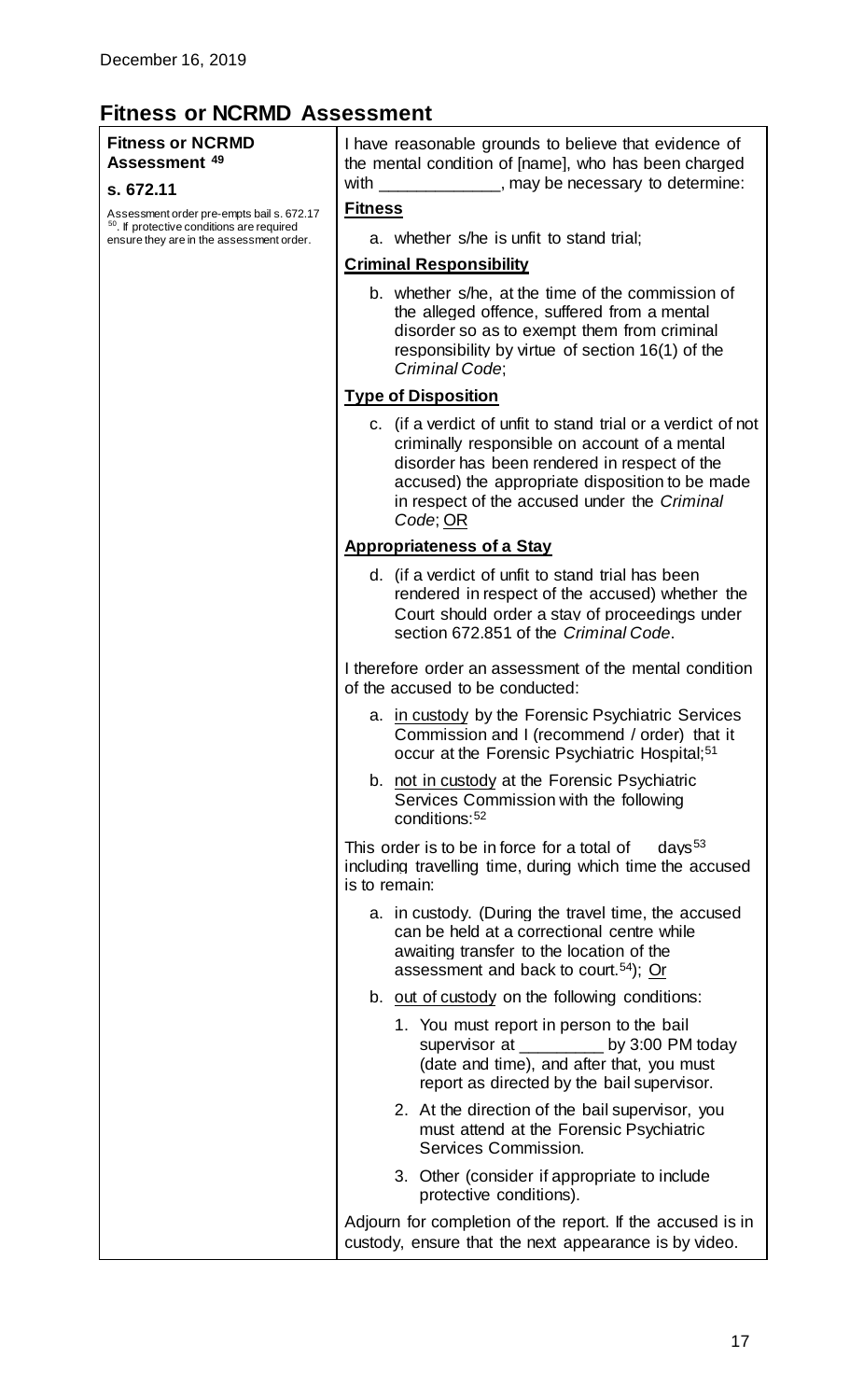| <b>Extension of Assessment</b><br><b>Order</b><br>s.672.15<br>No extension can exceed 30 days, and the<br>period of the initial order together with all<br>extensions shall not exceed 60 days. <sup>55</sup> | Pursuant to section 672.15 of the Criminal Code, I am<br>satisfied that an extension of the assessment order is<br>necessary to complete the assessment and I order it<br>extended for (max 30) days.                                                                                                                                                                                                                                                                                                                                                                                                                                                                                                                                                                                                                                       |
|---------------------------------------------------------------------------------------------------------------------------------------------------------------------------------------------------------------|---------------------------------------------------------------------------------------------------------------------------------------------------------------------------------------------------------------------------------------------------------------------------------------------------------------------------------------------------------------------------------------------------------------------------------------------------------------------------------------------------------------------------------------------------------------------------------------------------------------------------------------------------------------------------------------------------------------------------------------------------------------------------------------------------------------------------------------------|
| <b>Appointment of Counsel</b><br><b>Fitness Issue</b><br>s. 672.24(1)<br><b>Mandatory</b>                                                                                                                     | There are reasonable grounds to believe that the<br>accused is unfit to stand trial and because s/he is not<br>represented by counsel, I order that [name] be<br>represented by counsel pursuant to section 672.24 of<br>the Criminal Code.                                                                                                                                                                                                                                                                                                                                                                                                                                                                                                                                                                                                 |
| <b>Publication Bans</b><br>(common law) 56<br><b>Fitness or NCRMD</b><br><b>Disposition Hearing</b>                                                                                                           | The evidence taken, information given, representations<br>made, assessments received and the reasons given by<br>this Court must not be published, broadcast or<br>transmitted in any way before (a) the accused (co-<br>accused name) is discharged at a preliminary inquiry or,<br>(b) the accused's trial is ended.                                                                                                                                                                                                                                                                                                                                                                                                                                                                                                                      |
| Fit and Fragile - Hospital<br><b>Pending Completion of the</b><br><b>Trial</b><br>s.672.29                                                                                                                    | Pursuant to section 672.29 of the Criminal Code, the<br>accused is fit to stand trial and I order that the accused<br>be held in custody at the Forensic Psychiatric Hospital <sup>57</sup><br>until completion of the trial or until further court order, as<br>there are reasonable grounds to believe that if s/he is<br>released that s/he will become unfit to stand trial.                                                                                                                                                                                                                                                                                                                                                                                                                                                            |
| <b>Unfit or NCRMD</b><br><b>Deferred Disposition with</b><br><b>Current JIR Order</b><br>s. 672.46(1)                                                                                                         | The accused has been found (unfit to stand trial / not<br>criminally responsible on account of a mental disorder),<br>and their disposition hearing is deferred to the British<br>Columbia Review Board.<br>Pursuant to section 672.46(1) of the Criminal Code, I<br>order that the current (form of judicial release / detention<br>order) remain in force until the Review Board makes a<br>disposition.                                                                                                                                                                                                                                                                                                                                                                                                                                  |
| <b>Unfit or NCRMD</b><br><b>Deferred Disposition but</b><br><b>Vacate Previous JIR Order</b><br>s. $672.46(2)^{58}$                                                                                           | The accused has been found (unfit to stand trial / not<br>criminally responsible on account of a mental disorder),<br>and their disposition hearing is deferred to the British<br>Columbia Review Board.<br>Pursuant to section 672.46(2) of the Criminal Code, I<br>find that cause has been shown that the current form of<br>judicial interim release be vacated and replaced with:<br>a. The following form of release with the following<br>conditions:<br>1. You must report in person to the bail<br>supervisor at [address] by 3:00 PM today<br>(date and time), and after that, you must<br>report as directed by the bail supervisor.<br>2. You must report to the Review Board as<br>directed by the bail supervisor. Or<br>b. An order that the accused be detained in hospital<br>pending the disposition by the Review Board. |
| Unfit - Court Disposition <sup>59</sup><br>s. $672.54(1)^{60}$                                                                                                                                                | Pursuant to s.672.54(1) of the Criminal Code, I make<br>the following disposition:<br>[Name] having been found unfit to stand trial and taking<br>into consideration the safety of the public; the mental<br>condition of the accused, the reintegration of the                                                                                                                                                                                                                                                                                                                                                                                                                                                                                                                                                                             |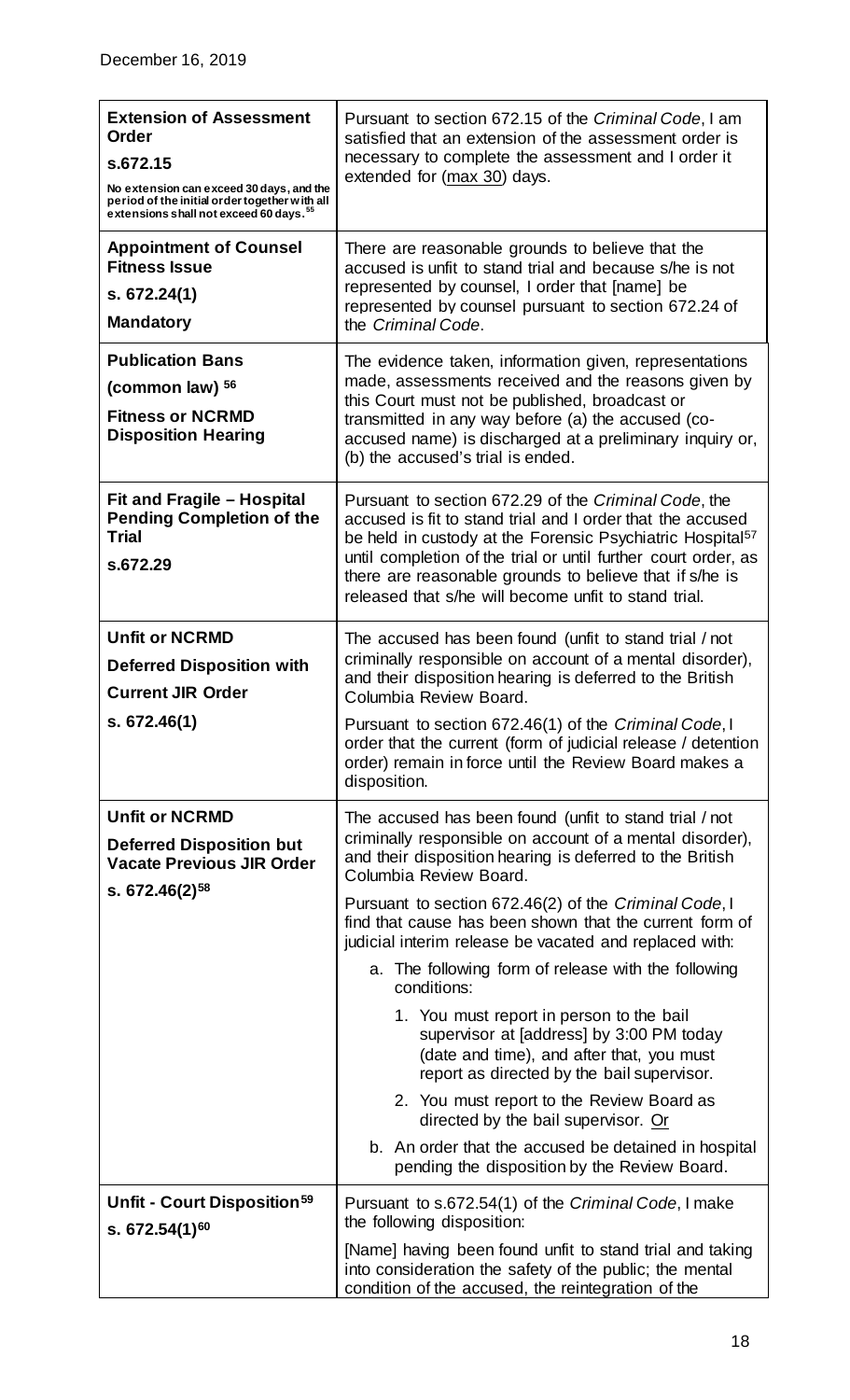|                                                                        | accused into society and any other needs of the<br>accused:                                                                                                                                                                                                                                   |
|------------------------------------------------------------------------|-----------------------------------------------------------------------------------------------------------------------------------------------------------------------------------------------------------------------------------------------------------------------------------------------|
|                                                                        | a. I discharge [name] subject to the following<br>conditions: _________; Or                                                                                                                                                                                                                   |
|                                                                        | b. I detain [name] in a hospital, subject to the<br>following conditions: _____________.                                                                                                                                                                                                      |
| <b>NCRMD</b><br>Court Disposition <sup>61</sup><br>s. $672.54(1)^{62}$ | Pursuant to s. 672. 54(1) of the Criminal Code, I make<br>the following disposition:                                                                                                                                                                                                          |
|                                                                        | [name] having been found not criminally responsible on<br>account of a mental disorder and taking into<br>consideration the safety of the public; the mental<br>condition of the accused, the reintegration of the<br>accused into society and any other needs of the<br>accused I find that: |
|                                                                        | a. S/he is not a significant threat to the safety of the<br>public and is discharged absolutely; Or                                                                                                                                                                                           |
|                                                                        | b. S/he is a significant threat to the safety of the<br>public but that threat can be safely managed in<br>the community pursuant to conditions and is<br>discharged on the following conditions:<br>∴ ; Or                                                                                   |
|                                                                        | c. S/he is a significant threat to the safety of the<br>public and that threat cannot be safely managed<br>in the community and is detained in custody in a<br>hospital, subject to the following conditions:                                                                                 |

## <span id="page-18-0"></span>**IV. EVIDENCE AT TRIAL OR PRELIMINARY INQUIRY**

#### <span id="page-18-1"></span>**Exclusion of Witnesses**

| <b>Exclusion of Witnesses</b><br>s. 537 (Prelim)<br><b>Common law (Trial)</b> | All of the witnesses, in this case (except name) are to<br>be excluded from the courtroom until called. If you are<br>being called as a witness, you must leave the courtroom<br>at this time and remain available to come to the<br>courtroom when required. While waiting to be called,<br>you must not discuss the evidence with any witness who |
|-------------------------------------------------------------------------------|-----------------------------------------------------------------------------------------------------------------------------------------------------------------------------------------------------------------------------------------------------------------------------------------------------------------------------------------------------|
|                                                                               | has previously testified (or will be testifying).                                                                                                                                                                                                                                                                                                   |

### <span id="page-18-2"></span>**Statements to Accused at Preliminary Inquiry**

**Self-Rep at Preliminary Hearing**

**s. 541(2-4)[63](#page-7-14)**

#### **MANDATORY**

If the accused says anything in answ er to the charge, the answ er must be taken dow n in w riting and signed by the justice and kept w ith the evidence of the w itnesses and dealt w ith by this part.

Do you wish to say anything in answer to these charges or to any other charges which might have arisen from the evidence led by the prosecution? You are not obliged to say anything, but whatever you do say may be given in evidence against you at your trial. You should not make any confession or admission of guilt because of any promise or threat made to you, but if you do make any statement it may be given in evidence against you at your trial, in spite of the promise or threat. Do you wish to call any witnesses?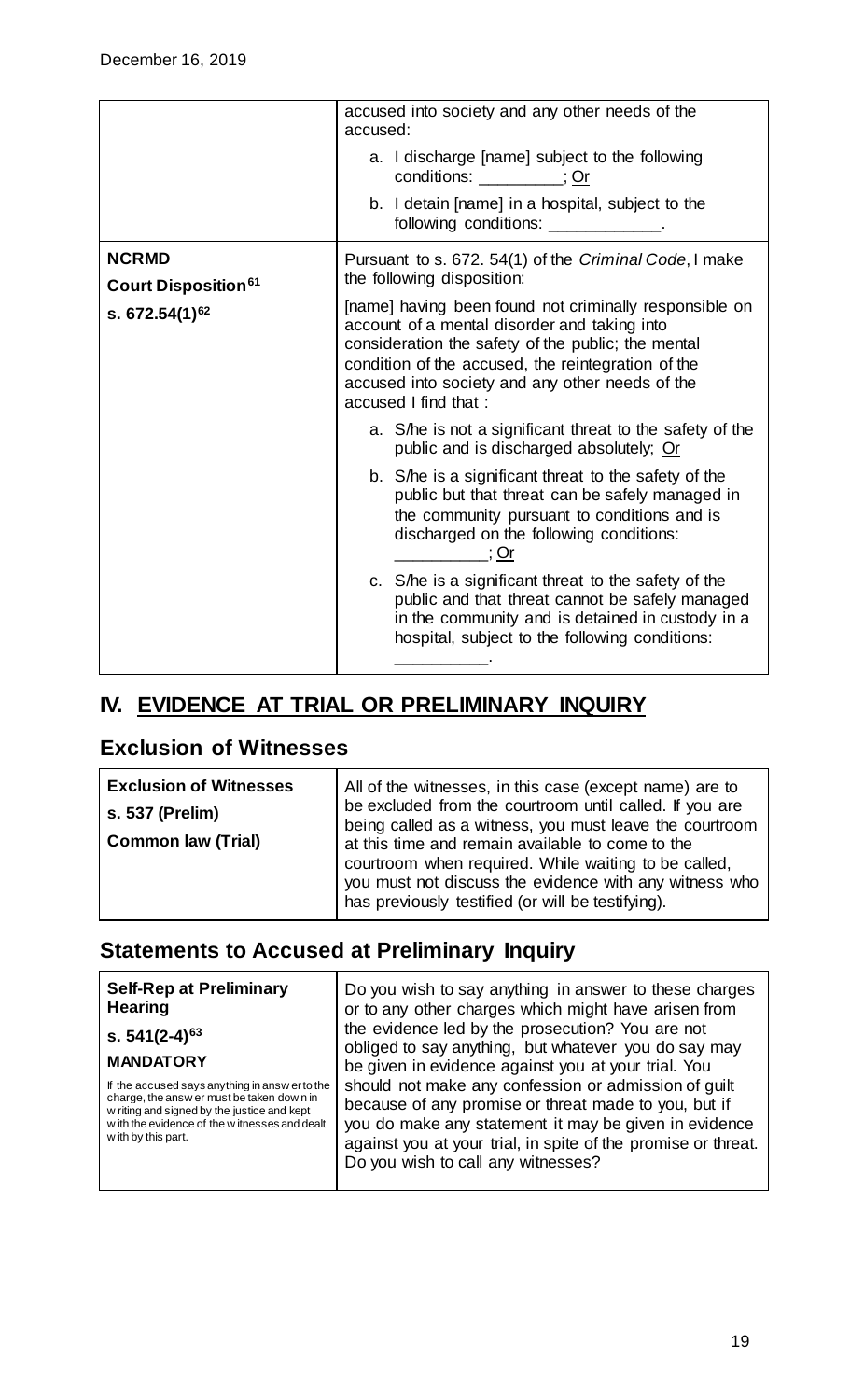$\overline{a}$ 

### <span id="page-19-0"></span>**Committal or Discharge at a Preliminary Hearing**

| <b>Committal / Discharge</b><br>s. 548                        | a. I am satisfied that there is sufficient evidence<br>upon which a reasonable jury properly instructed<br>could convict you of the offence(s) charged (or<br>any other indictable offence in respect of the<br>same transaction), and I order you to stand trial<br>on the counts set out in Information<br>(and/or on the following counts if the test for<br>additional counts in respect of the same<br>transaction is made out). |
|---------------------------------------------------------------|---------------------------------------------------------------------------------------------------------------------------------------------------------------------------------------------------------------------------------------------------------------------------------------------------------------------------------------------------------------------------------------------------------------------------------------|
|                                                               | b. I am satisfied that no reasonable jury properly<br>instructed could convict you of the offences<br>charged or any other indictable offence in respect<br>of the same transaction, and I discharge you on<br>Information _______.                                                                                                                                                                                                   |
| Consent Committal <sup>64</sup><br>s. 549                     | With the consent of the accused and the prosecutor, I<br>am ordering the accused to stand trial on the count(s)<br>set out in Information .                                                                                                                                                                                                                                                                                           |
| <b>Waiver of Preliminary</b><br><b>Hearing</b><br>s. 536(4.3) | You have chosen not to proceed with a preliminary<br>inquiry. You will appear in courtroom ____ of the<br>Supreme Court of British Columbia at [location] at [date<br>and time] to fix a trial date.                                                                                                                                                                                                                                  |

<sup>&</sup>lt;sup>1</sup> The failure to pay previous fines can be consideration in determining whether the imposition of another fine can adequately meet the objectives and principles of sentencing. Part of the consideration must include a determination whether the accused was financially able to meet their previous fine obligations. Each court registry has a fine payment clerk who can, usually within a few minutes, obtain a detailed summary of unpaid fines. *R v Mellstrom,* [1975 CanLII 1270 \(ABCA\);](https://www.canlii.org/en/ab/abca/doc/1975/1975canlii1270/1975canlii1270.html?resultIndex=1) *R v Wells,* [2003] OJ No 2025 (CJ); Canada v Stacey, [2012] NJ No 289 (PC); *R v Karau,* [2015 ONCJ 81;](https://www.canlii.org/en/on/oncj/doc/2015/2015oncj91/2015oncj91.html?autocompleteStr=r%20v%20karau&autocompletePos=1) *R v Kennedy,* [2011 NLTD 96](https://www.canlii.org/en/#search/text=nltd&id=r%20v%20kennedy&resultIndex=1) <sup>2</sup> In *R. v. Louie*[, 2015 BCCA 109](https://www.canlii.org/en/bc/bcca/doc/2015/2015bcca109/2015bcca109.html?resultIndex=1)*,* the sentencing judge erred in calculating the number of days. The British Columbia Court of Appeal corrected the error but in doing so added, "To be clear, it is the responsibility of counsel, not the sentencing judge, to do the necessary arithmetic." Despite this, it is always good to double check counsel's math. A helpful site for doing so is called [Time and Date.com.](https://www.timeanddate.com/date/duration.html) At the site you type in each date and it calculates the days. Siri can also do this calcuation for you. <sup>3</sup> A sentence of time served is not a sentence that is available in the *Criminal Code*. If a judge does not intend to impose any additional jail time, the appropriate disposition is one day in jail. [s 719\(3.3\);](http://laws-lois.justice.gc.ca/eng/acts/c-46/section-719.html) *R. v Coutu*[, 1997 CanLII 3879 \(BCCA\);](http://www.canlii.org/en/bc/bcca/doc/1997/1997canlii3879/1997canlii3879.html?resultIndex=1) *R. v. Mizen,* [2009 BCCA 253;](http://www.canlii.org/en/bc/bcca/doc/2009/2009bcca253/2009bcca253.html) *R. v. Lea*[, 2010 MBCA 37.](http://www.canlii.org/en/mb/mbca/doc/2010/2010mbca37/2010mbca37.html?autocompleteStr=r%20v%20lea&autocompletePos=3) If you are imposing a federal sentence and there happens to be a leap year, it is important to account for the extra day when stating the sentence in days when imposing a two-year sentence. Failing to do so will result in the sentence being interpreted as two years less one day (provincial sentence).

<sup>4</sup> In BC, the *[Criminal Code Victim Surcharge Regulation](http://www.bclaws.ca/EPLibraries/bclaws_new/document/ID/freeside/394_99)* sets out when victim surcharge is due. The victim surcharge is due at the same time that any fine imposed is payable. If no fine is imposed, but the offender is sentenced to a term of continuous custody, the victim surcharge is due within two months after the expiry of the warrant of committal or within two years, whichever is earlier. If no fine is imposed, and no term of continuous custody is imposed, the victim surcharge is payable within two months after the date of sentencing.

<sup>5</sup> In BC, the *[Criminal Code Victim Surcharge Regulation](http://www.bclaws.ca/EPLibraries/bclaws_new/document/ID/freeside/394_99)* sets out when victim surcharge is due. The victim surcharge is due at the same time that any fine imposed is payable. If no fine is imposed, but the offender is sentenced to a term of continuous custody, the victim surcharge is due within two months after the expiry of the warrant of committal or within two years, whichever is earlier. If no fine is imposed, and no term of continuous custody is imposed, the victim surcharge is payable within two months after the date of sentencing. An offender can apply to have the time extended. In some cases that will occur when the surcharge is being imposed.

<sup>&</sup>lt;sup>6</sup> With the consent of the Crown, and application to extend time to pay can be made before the expiration of the 60 days. This means it could happen the same day as the imposition of the surcharge. The extension must be reasonable. Giving the offender five years to pay an order to circumvent the legislation is not appropriate.

 $<sup>7</sup>$  Either upon application by the offender or the Court's own motion, the Court can because of the</sup> offender's precarious financial circumstances, waive the surcharge on some or all counts, but must state reasons for doing so.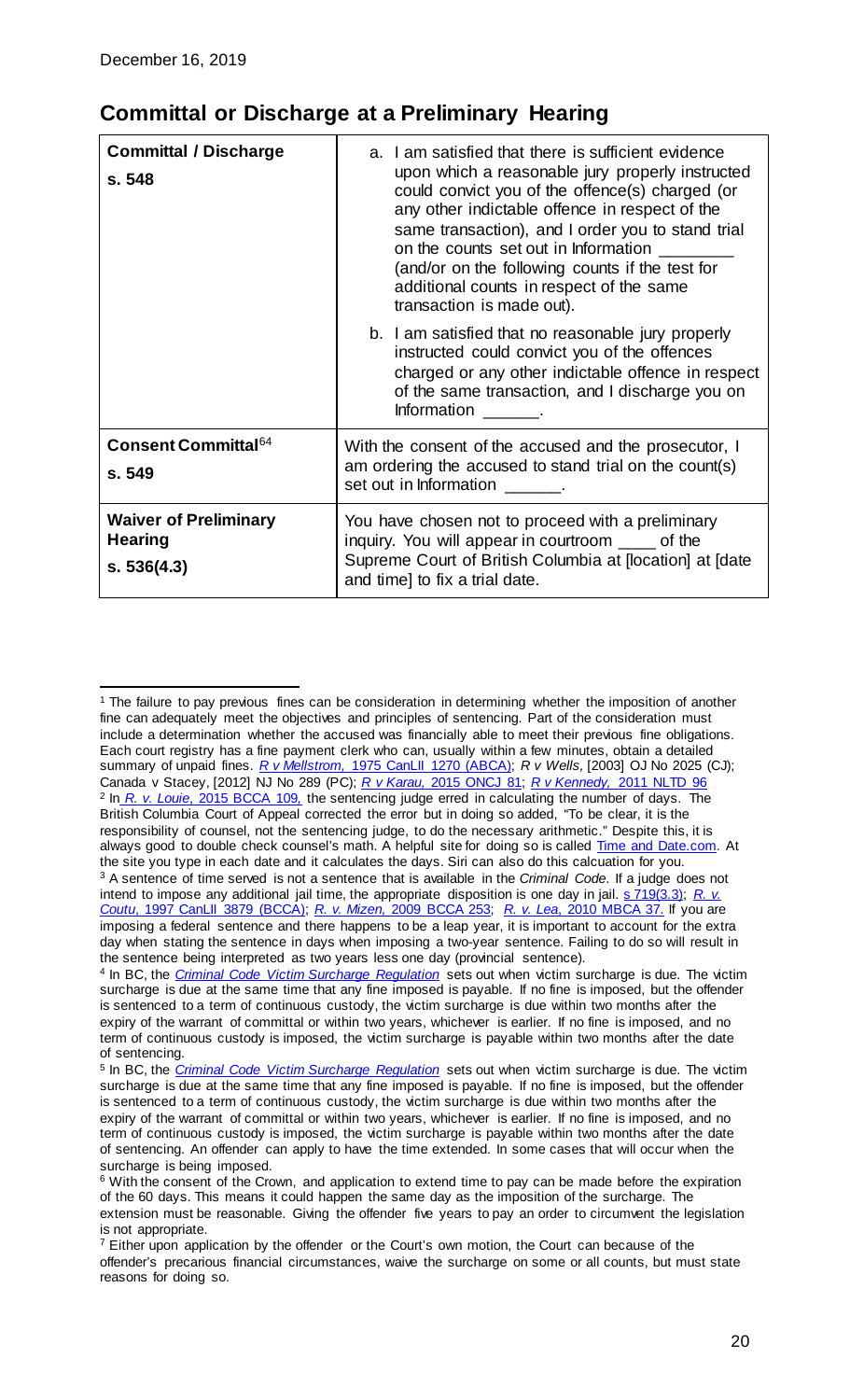<sup>8</sup> Ten years is the minimum term of the **section 109** prohibition order.

<sup>9</sup> The Crown must serve the offender with notice to seek greater punishment if they want to rely on the mandatory section. However, judges always have the discretion to impose a lifetime prohibition if the circumstances justify it without notice being served.

<sup>10</sup> [Section 110](http://laws-lois.justice.gc.ca/eng/acts/C-46/section-110-20150618.html) of the *Criminal Code* provides that the Court must consider whether it is desirable to make an order prohibiting the person from possessing firearms. Brief reasons must be given.

<sup>11</sup> Immediate attendance at the police station reduces the risk of the offender accessing the firearms. Requiring the offender to make arrangements with the police eliminates the risk created when an offender approaches a police station in possession of firearms.

<sup>12</sup> [Section 113](http://yourlaws.ca/criminal-code-canada/113-lifting-prohibition-order-sustenance-or) of the *Criminal Code* allows the Court to authorize the Chief Firearms Officer to issue a licence if s/he concludes the offender needs to hunt for sustenance, or if a firearms prohibition would effectively bar the offender from employment in the only vocation open to him or her. In *[R. v. Conley](http://canlii.ca/t/2bz63)*, [2010 BCSC 1092](http://canlii.ca/t/2bz63) at para 39, the Court said [section 113](http://yourlaws.ca/criminal-code-canada/113-lifting-prohibition-order-sustenance-or) was not intended for the relief of part-time hunters, or cultural or social hunters.

<sup>13</sup> DNA orders are provided for in [section 487.051.](http://yourlaws.ca/criminal-code-canada/487051-order-%E2%80%94-primary-designated-offences) At least with mandatory orders the British Columbia and Ontario Courts of Appeal have held that if an offender has already given a DNA sample on prior occasion it is not a factor to consider at the time of making the order but rather when taking the sample.<br>See: R. v. Thomas, 2009 BCCA 233; R. v. Wagner, 2009 ONCA 588.

<sup>14</sup> For a more thorough discussion on the topic of DNA orders, see the *DNA Handbook* on the National Justice Institute's website.

<sup>15</sup> DNA for primary designated offences is mandatory unless the accused establishes that it would be "grossly disproportionate".

<sup>16</sup> Although rarely the subject of an appeal, the court in *R. v. Ward,* [2007 NBCA 62,](https://www.canlii.org/en/nb/nbca/doc/2007/2007nbca62/2007nbca62.html?resultIndex=1) held that the failure to give reasons is a reversible error.

<sup>17</sup> DNA for secondary designated offences can only be ordered if the Crown applies for an order and the Court is satisfied that it is in the best interests of the administration of justice to make the order. Section [487.051\(2\).](http://yourlaws.ca/criminal-code-canada/487051-order-%E2%80%94-primary-designated-offences) Section 487.051(3) sets out a non-exhaustive list of factors the Court shall consider:

- 1) the person's criminal record;
- 2) whether they were previously found not criminally responsible on account of a mental disorder for a designated offence;
- 3) the nature of the offence;
- 4) the circumstances surrounding commission of the offence; and

5) the impact such an order would have on the person's privacy and security of the person. Most appellate courts have held that in the vast majority of cases, it is in the best interests of the administration of justice to make the order for secondary designated offences. In *R. [v. Hendry](https://www.canlii.org/en/on/onca/doc/2001/2001canlii21168/2001canlii21168.html?resultIndex=5)*, 2011 [Canlii 21688,](https://www.canlii.org/en/on/onca/doc/2001/2001canlii21168/2001canlii21168.html?resultIndex=5) the Ontario Court of Appeal stated, "On balance, I would expect that in the vast majority of cases it would be in the best interests of the administration of justice to make the orders. This follows simply from the nature of the privacy and security of the person interests involved, the important purposes

served by the legislation and, in general, the usefulness of DNA evidence in exonerating the innocent and solving crimes in a myriad of situations."

<sup>18</sup> The court clerk has the dates and times that all police stations take samples.

<sup>19</sup> Section 98(4) of the *Motor Vehicle Act* requires this wording in the order. <sup>20</sup> See *R. v. Bansal,* [2017 BCCA 93](https://www.canlii.org/en/bc/bcca/doc/2017/2017bcca93/2017bcca93.html?searchUrlHash=AAAAAQAWMjU5IC9zIHByb2hpYiogL3MgamFpbAAAAAAB&resultIndex=3) at paras 42 & 43: "in light of *Lacasse*, it is now important that sentencing courts articulate the two components of a driving prohibition both in the sentence pronounced and in the documents issued to record and give effect to a prohibition. If that is done, then both the offender and those responsible for implementing and enforcing prohibitions will be readily able to determine when a prohibition begins and when it ends." So say: years prohibition plus the \_\_\_\_\_ year

period of imprisonment imposed on that count. <sup>21</sup> [Section 739.2](http://laws-lois.justice.gc.ca/eng/acts/C-46/page-188.html) provides that in making the order, the judge must order when the payment is due by or set out the payment scheme. [Section 739.1](http://laws-lois.justice.gc.ca/eng/acts/C-46/page-188.html) provides that the offender's ability to pay does not prevent the Court from making an order under section 738.

<sup>22</sup> Some sections specify the province, others are simply Her Majesty, and yet others have Province/Canada choice.

<sup>23</sup> Section 2 defines Attorney General so that it includes the Solicitor General, and thus the police. Police are bound by federal regulations with respect to disposal.

<sup>24</sup> Some sections specify the province, others are simply Her Majesty, and yet others have Province/Canada choice.

<sup>25</sup> [Section 490.013\(1\)](http://laws-lois.justice.gc.ca/eng/acts/C-46/section-490.012-20110415.html) specifies the periods:

- If Crown proceeded summarily, or maximum term of imprisonment is up to and including five years: applies for 10 years.
- If maximum term is up to and including 14 years: applies for 20 years.
- If maximum term is life: applies for life.

<sup>26</sup> A lifetime order is required if the offender is convicted of multiple designated sexual offenses or was the subject of a previous SOIRA order. See [section 490.013\(2.1\)](http://www.laws-lois.justice.gc.ca/eng/acts/C-46/page-119.html)

<sup>27</sup> Pursuant to **section 161(2)** the prohibition can be for life or for any shorter duration the Court considers desirable. In *R. v. K.R.J.*[, 2016 SCC 31,](https://www.canlii.org/en/ca/scc/doc/2016/2016scc31/2016scc31.html?resultIndex=1) the Court describes the serious implications of prohibiting a person from accessing the internet; the importance of carefully tailoring these types of orders to the circumstances of the case; and not imposing these types of orders simply as a matter of course. First: The test for imposition is whether the Court is satisfied that the specific term of the order is a reasonable attempt to minimize the risk the offender poses to children. This analysis is case specific and there must be an evidentiary basis upon which to draw this conclusion.

Second: The principles of denunciation, deterrence and public safety must take precedence over other recognized objectives of sentencing. However, the need to recognize does not mean they trump all other sentencing concerns (see *R. v. Branton,* [2013 NfldCA 61](https://www.canlii.org/en/nl/nlca/doc/2013/2013nlca61/2013nlca61.html?resultIndex=1) at paras 24 & 25) nor must they lead to a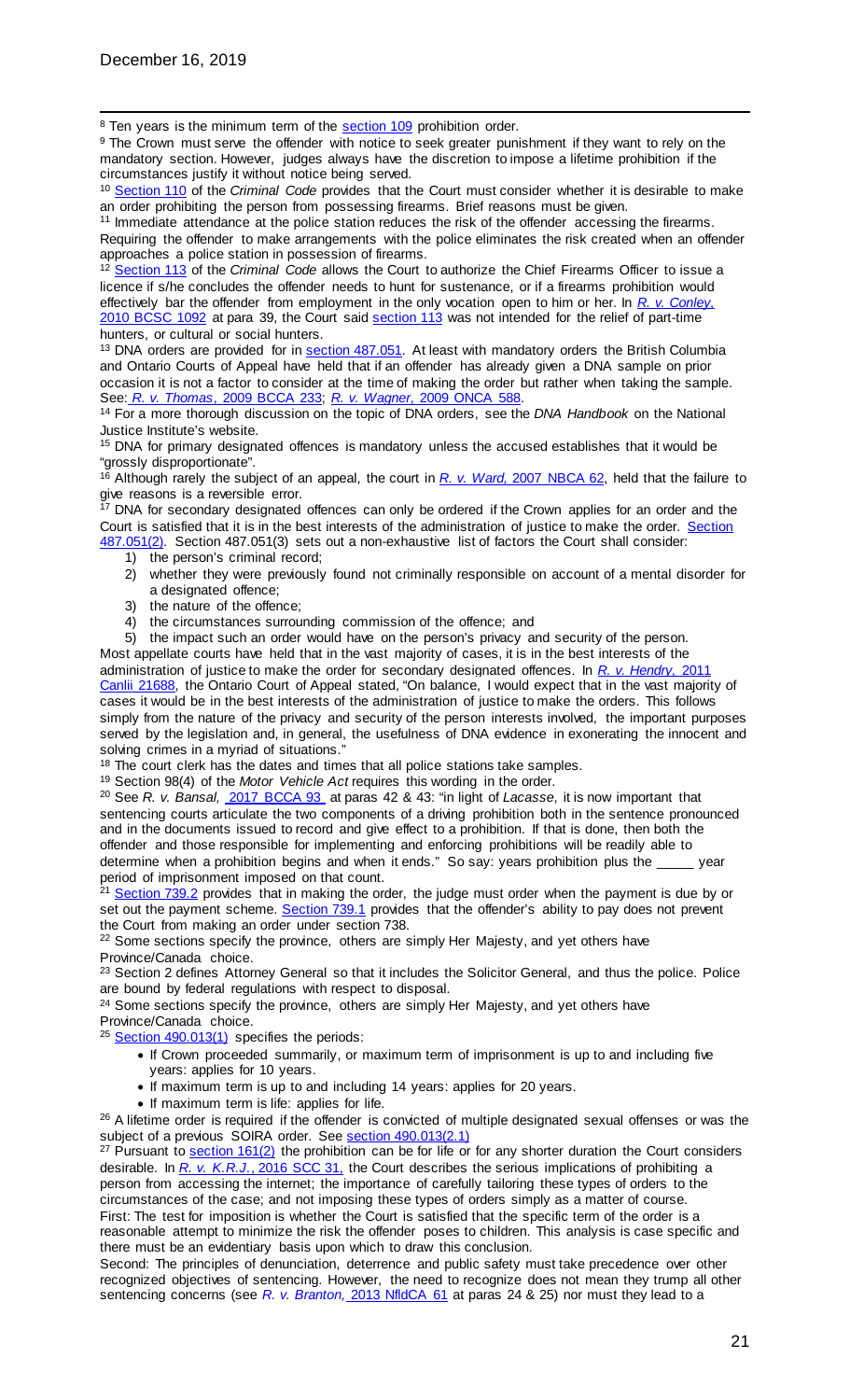prohibition that would unduly prevent a first time offender from making serious rehabilitative efforts (see *R. v. Perron,* [2015 CQCCA 601](https://www.canlii.org/fr/qc/qcca/doc/2015/2015qcca601/2015qcca601.html?resultIndex=1) and *R. v. Brar*[, 2016 ONCA 724\)](https://www.canlii.org/en/on/onca/doc/2016/2016onca724/2016onca724.html?resultIndex=1). However, while the imposition of such an order is a considerable interference on offender's liberty, where the order is necessary to protect children it must be made (see *R. v. L.C.*[, 2018 ONCA 311\).](https://www.canlii.org/en/on/onca/doc/2018/2018onca311/2018onca311.html?resultIndex=1) In *R. v. Athey*[, 2017 BCCA 350,](https://www.canlii.org/en/bc/bcca/doc/2017/2017bcca350/2017bcca350.html?resultIndex=1) the offender pled guilty to possession, and the making child pornography, and sexual interference. The Court reduced a 20 year s. 161(1)(d) to 10 yrs and modified the order to permit the offender to use the internet for if his

employer required it and only during working hours. Third: Section 161 orders are predominantly protective in the purposes (see *R. v. KRJ*, supra, and *R. v. Brar*, supra). Finally, the orders are discretionary and flexible, allowing courts to craft conditions to address specific issues. While a related record and psychological assessment are relevant, neither is a precondition to a s.161 order (see *R. v. Mille*[r, 2017 NLCA 22\)](https://www.canlii.org/en/nl/nlca/doc/2017/2017nlca22/2017nlca22.html?resultIndex=1).

<sup>28</sup> Since section 161 orders can extend beyond the duration of a probation order it is usually necessary to delegate to others the ability to authorize exceptions for the accused. Similar wording was imposed in *[R.](https://www.canlii.org/en/bc/bcca/doc/2016/2016bcca465/2016bcca465.html?resultIndex=1)  v. McIntyre,* [2016 BCCA 465](https://www.canlii.org/en/bc/bcca/doc/2016/2016bcca465/2016bcca465.html?resultIndex=1)

 $29$  This section was enacted on March 9, 2015. [Section 162.2\(2\)](http://laws-lois.justice.gc.ca/eng/acts/C-46/section-162.2-20150717.html) provides that the order can be for any period the Court considers appropriate. Prohibiting offender while in prison can be problematic because a computer is often their only link to the outside world.

<sup>30</sup> [Section 447.1\(1\)](http://www.criminal-code.ca/criminal-code-of-canada-section-447-1-1-order-of-prohibition-or-restitution/index.html) the prohibition order can be for any period the Court considers appropriate.

31 [Section 380.2\(2\)](http://www.criminal-code.ca/criminal-code-of-canada-section-380-2-2-duration/index.html) provides that the order can be for any period the Court considers appropriate. 32 Generally, pre-sentence reports take four weeks to prepare when the offender is in custody and six to eight weeks when they are not. The ordering of these reports are discretionary and counsel should tell the Court why a report is necessary and whether any reports have been prepared in the past.

33 There is no authority for judges to order a stand-alone psychiatric or psychological report. In BC, judges derive their authority get this information by ordering it as a component of a pre-sentence report. Forensic Services prefers that judges not choose between a psychiatric or psychological report, but instead leave it to their discretion which type of report will best address the needs of the court. In some cases, it will be one or the other or both. If the accused objects to the psychological/psychiatric component, then the Court must consider if a psychological/psychiatric assessment would assist in crafting an appropriate sentence (see *R.* v. *Blackwell,* [2007 BCSC 1486\)](https://www.canlii.org/en/bc/bcsc/doc/2007/2007bcsc1486/2007bcsc1486.html?autocompleteStr=2007%20bcsc%201486&autocompletePos=1).

34 Judges do not have jurisdiction to order a stand-alone psychological, or psychiatric report. The Court derives its authority to obtain this type of information under section 721 and for this reason it must be ordered as a component of a pre-sentence report. Forensic Psychiatric Services also recommend that judges order both and let their service decide which would be more helpful for the Court.

<sup>35</sup> In BC, judges can order pre-sentence reports with Gladue components. These are different than Gladue reports and usually less in depth. There is no mechanism for judges to order stand-alone Gladue reports in BC. Instead, counsel can request an adjournment for the preparation of such a report, and will liaise with Legal Services to get the funding and the report completed.

<sup>36</sup> [Section 515\(12\);](http://laws-lois.justice.gc.ca/eng/acts/c-46/page-133.html) [Section 516\(2\);](http://www.criminal-code.ca/criminal-code-of-canada-section-516-2-detention-pending-bail-hearing/index.html) [Section 743.21\(1\)](http://www.criminal-code.ca/criminal-code-of-canada-section-743-21-1-non-communication-order/index.html)

37 [Section 486.3\(1\)](http://yourlaws.ca/criminal-code-canada/4863-accused-not-cross-examine-witness-under-18) makes order mandatory unless justice is of the opinion that the proper administration of justice requires the accused to personally conduct the cross-examination.

<sup>38</sup> [Section 486.3\(2\)](http://yourlaws.ca/criminal-code-canada/4863-accused-not-cross-examine-witness-under-18) the factors to consider are set-out i[n section 486.3\(3\)](http://yourlaws.ca/criminal-code-canada/4863-accused-not-cross-examine-witness-under-18)

39 When the order is discretionary the factors for the Court to consider are the same as those that apply to a common law ban. Those factors were set out in *Dagenais v. CBC*[, \[1994\] 3 SCR 835:](https://www.canlii.org/en/ca/scc/doc/1994/1994canlii39/1994canlii39.html?resultIndex=2) (a) such a ban is necessary in order to prevent a real and substantial risk to the fairness of the trial, because reasonably available alternative measures will not prevent the risk, and (b) the salutary effects of the publication ban outweigh the deleterious effects to the free expression of those affected by the ban. Although any risks must be well grounded in evidence, the Court in *CBC v. [New Brunswick \(AG\)](https://www.canlii.org/en/ca/scc/doc/1996/1996canlii184/1996canlii184.html?resultIndex=4)*, [1996] 3 SCR 480, held that in some cases in which the facts are not in dispute the statement of counsel will be sufficient.

<sup>40</sup> If an order is not made banning publication, section 542 provides that any confessions or admissions tendered at the preliminary hearing cannot be published or broadcast until the accused is discharged or his or her trial has ended.

<sup>41</sup> If the accused is self-represented, the judge must inform the accused of his or her right to apply for a publication ban. Section 539(2).

<sup>42</sup> Supra, footnote 30

43 Also includes extortion, human trafficking and kidnapping type offences.

44 Also includes extortion, human trafficking and kidnapping type offences.

45 [Section 486.4\(2.2\)](http://yourlaws.ca/criminal-code-canada/4864-order-restricting-publication-%E2%80%94-sexual) a judge must inform the victim of his or her right to make the application pursuant to [section 486.4\(2\).](http://yourlaws.ca/criminal-code-canada/4864-order-restricting-publication-%E2%80%94-sexual)

46 [Section 486.5\(7\)](http://yourlaws.ca/criminal-code-canada/4864-order-restricting-publication-%E2%80%94-sexual) identifies the factors to consider.

<sup>47</sup> Only a justice "presiding" at a preliminary hearing can make a publication ban pursuant to section 537. Sometimes judges who will not be presiding at the preliminary hearing will be called upon to handle different applications and hearings, for example a pre-trial hearing. Since there is no statutory authority to order a ban without being the preliminary hearing judge, some judges have concluded that a Provincial Court judge has inherent jurisdiction to manage and preserve the integrity of the Court's process and can make an order banning publication pursuant to the common law. The factors to be considered are the same as those set out in footnote 30. See: *CBC v. [Alberta Provincial Court Judge,](https://www.canlii.org/en/ab/abqb/doc/2010/2010abqb148/2010abqb148.html?resultIndex=1)* 2010 ABQB 148 at para. 22, Other situations where a common law ban might be required is where one accused pleads guilty but the other not. *R. v. McClintic*[, 2010 ONSC 2944;](https://www.canlii.org/en/on/onsc/doc/2010/2010onsc2944/2010onsc2944.html?resultIndex=1) or where trials are proceeding against co-accused at different times *R. v. G(JP)*, [1996] OJ No 5427; *Re Church of Scientology v The Queen No. 6*, [1986] OJ No. 3068 (SC) per Watt J. at paras. 58-59

48 [Section 486\(2\)](http://yourlaws.ca/criminal-code-canada/486-exclusion-public-certain-cases) provides that the proper administration of justice includes safeguarding the interests of a witness under the age of 18 or justice system participant. When the accused is charged with an enumerated sexual offence, and the justice does not make an order, s/he must give reasons. <sup>49</sup> For a more thorough discussion on the topic of assessment orders see the *Mentally Disordered Offenders Handbook* on the National Judicial Institute's website.